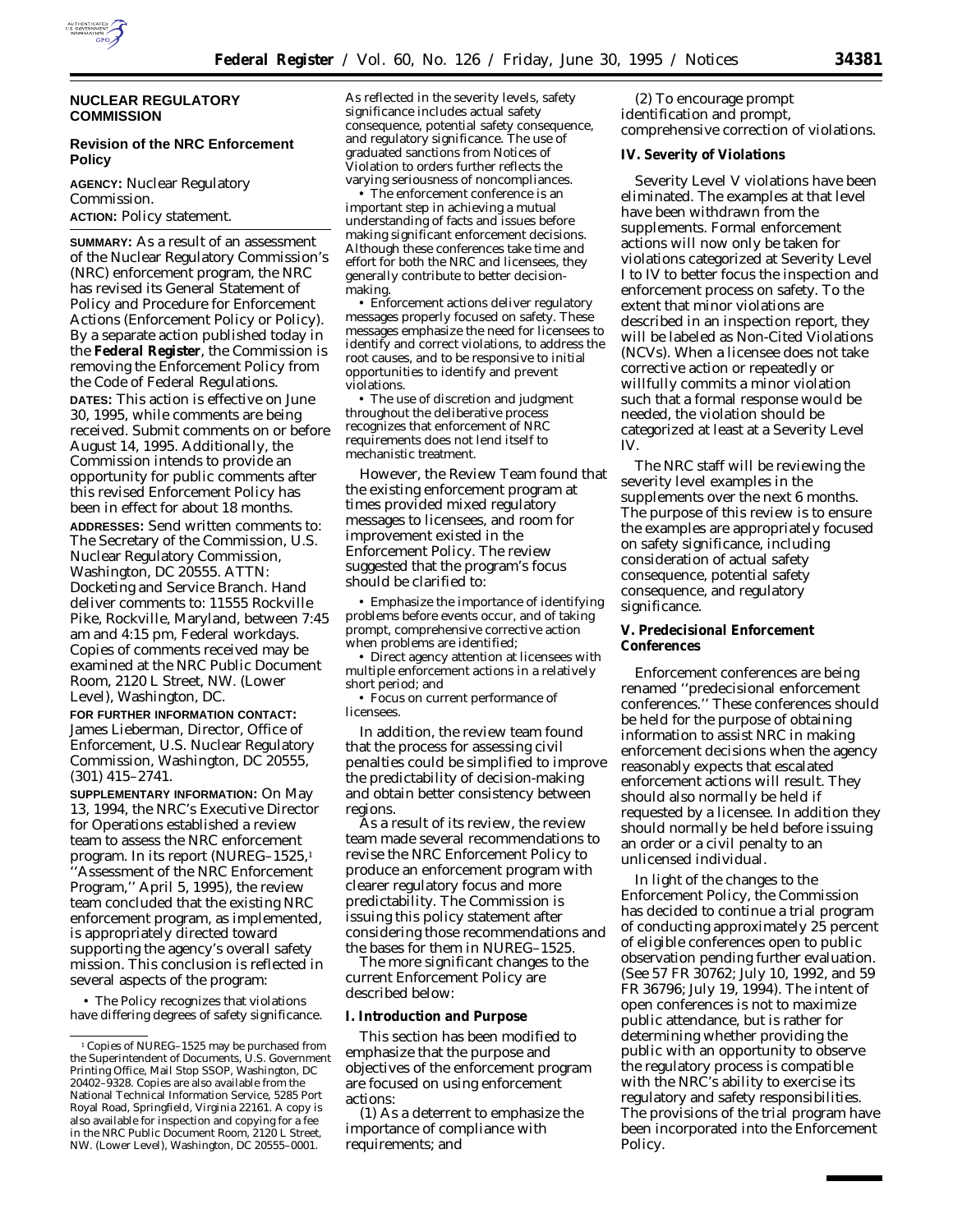# **VI. Enforcement Actions**

# *A. Notice of Violation*

This section was modified to clarify that the NRC may waive all or portions of a licensee's written response to a Notice of Violation to the extent relevant information has already been provided to the NRC in writing or documented in an NRC inspection report and is on the applicable docket in the NRC Public Document Room.

### *B. Civil Penalty*

### 1. Base Civil Penalty

Tables 1A and 1B have been revised. In Table 1B the percentage for Severity Level IV violations has been deleted since such violations will not be subject to civil penalties. If a violation that would otherwise be categorized at a Severity Level IV violation merits a civil penalty because of its significance, the violation would normally be categorized at a Severity Level III.

Table 1A has been simplified to combine categories of licensees with the same base penalty amounts. The base penalty amounts have generally remained unchanged. The revised policy notes that the base penalties may be adjusted on a case-by-case basis to reflect the ability to pay and the gravity of the violation. 10 CFR Part 35 licensees (doctors, nuclear pharmacies, and other medical related licensees) are combined into an overall medical category, based on the similarity of hazards. Because transportation violations for all licensees are primarily concerned with the potential for personnel exposure to radiation, the violations in this area will be treated the same as those in the health physics area.

The \$100,000 base civil penalty amount for safeguards violations, which applies to only two categories of licensees, fuel fabricators and independent fuel and monitored retrievable storage installations, has been deleted. The penalty amount for safeguards should be the same as for other violations at these facilities. NRC has not had significant safeguards violations at these facilities. If the penalty that would normally be assessed for operational violations is not adequate to address the circumstances of the violation, then discretion would be used to determine the appropriate penalty amount.

The base civil penalty for ''other'' materials licensees, currently set at \$1000, has been increased to \$5000. The primary concerns for these licensed activities are individual radiation exposure and loss of control of material to the environment, both of which

warrant a more financially meaningful penalty. A \$500 civil penalty for a Severity Level III violation (at 50% of the Severity Level I base amount) does not reflect the seriousness of this type of violation for this category of licensee. It is noted that with the revised assessment approach, these licensees will not normally receive a civil penalty if prompt and comprehensive corrective action is taken for isolated non-willful Severity Level III violations.

#### 2. Civil Penalty Assessment

This section has been renamed to reflect that the process for assessing civil penalties has been substantially changed. The revised process is intended to:

• Continue to emphasize compliance in a manner that deters future violations;

• Encourage prompt identification and prompt, comprehensive correction of violations and their root causes;

• Apply the recognition of good past performance to give credit to a licensee committing a non-willful SL III violation who has had no previous significant violations during the past 2 years or 2 inspections (whichever is longer);

• Place greater attention on situations of greater concern (i.e., where a licensee has had more than one significant violation in a 2-year or two-inspection period, where corrective action is less than prompt and comprehensive, or where egregious circumstances, such as where it is clear that repetitiveness or willfulness, are involved);

• Streamline the NRC decisional process in a manner that will preserve judgment and discretion, but will provide a clear normative standard and produce relatively predictable results for routine cases; and

• Provide clear guidance on applying fewer adjustment factors in various types of cases, in order to increase consistency and predictability.

Once a violation has been categorized at a Severity Level III or above, the assessment process considers four basic decisional points:

(1) Whether the licensee has had a previous escalated enforcement action during the past 2 years or past 2 inspections, whichever is longer;

(2) Whether the licensee should be given credit for actions related to identification;

(3) Whether the licensee's corrective actions may reasonably be considered prompt and comprehensive; and

(4) Whether, in view of all the circumstances, the case in question warrants the exercise of discretion. As described in the Enforcement Policy,

each of these decisional points may have several associated considerations for any given case. However, the outcome of a case, absent the exercise of discretion, is limited to three results: no civil penalty, a base civil penalty, or a base civil penalty escalated by 100%.

### *D. Related Administrative Actions*

The reference to related administrative mechanisms have been replaced with related administrative actions to clarify the documents as actions.

#### **VII. Exercise of Discretion**

The ability to exercise discretion is preserved with the revised policy. Discretion is provided to deviate from the normal approach to either increase or decrease sanctions where necessary to ensure that the sanction reflects the significance of the circumstances and conveys the appropriate regulatory message. This section has been modified to provide examples where it is appropriate to consider civil penalties or escalate civil penalties notwithstanding the normal assessment process in Section VI of the Enforcement Policy. One significant example to note involves the loss of a source. This example is being added to emphasize the importance of licensees being aware of the location of their sources and to recognize that there should not be an economic advantage for inappropriate disposal or transfer. As to mitigation of sanctions for violations involving special circumstances, mitigation can be considered if the licensee has demonstrated overall sustained performance which has been particularly good. The levels of approval for exercising discretion are described in this section. Finally, Table 2, ''Examples of Progressions of Escalated Enforcement Actions for Similar Violations in the Same Activity Area Under the Same License,'' has been withdrawn from the Enforcement Policy. The guidance in that table is not needed because the policy is clear that each case should be judged on its own merits, especially those repetitive violation cases to which the table applied.

# **VIII. Enforcement Actions Involving Individuals**

The Enforcement Policy has been clarified to provide that some action is normally to be taken against a licensee for violations caused by significant acts of wrongdoing by its employees, contractors, or contractors employees. The Policy has also been modified to state that the nine factors in Section VIII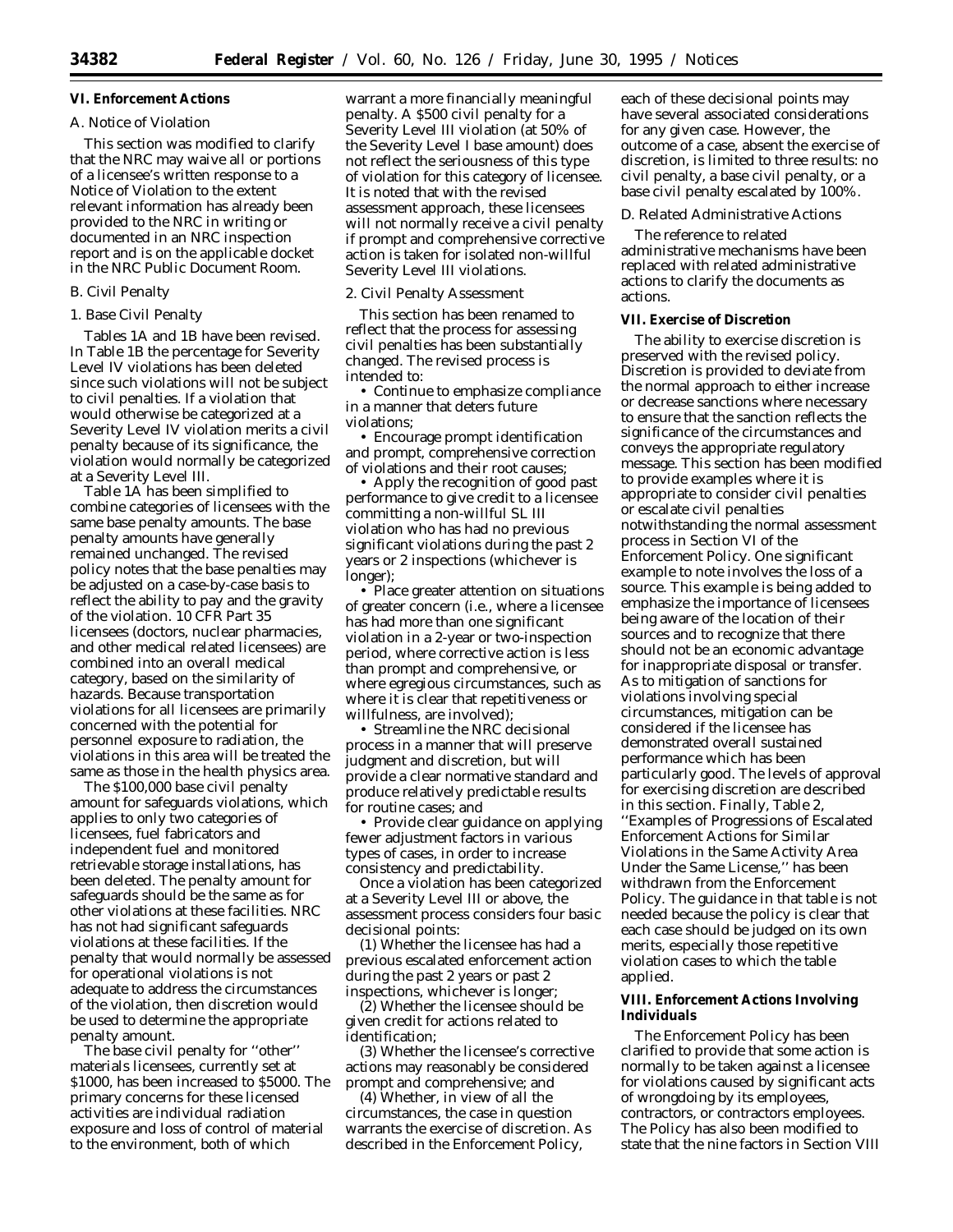should be used to assist in the decision on whether enforcement action should be taken against an unlicensed individual as well as the licensee. The Policy currently uses these factors to determine whether to take enforcement action against an unlicensed person rather than the licensee. These changes are consistent with the intent of the Commission in promulgating the rule on deliberate misconduct (56 FR 40664, 40666, August 15, 1991). Less significant cases may be treated as an NCV under Section VII.B.1. A Letter of Reprimand is not a sanction and is now referred to as an administrative action consistent with Section VI.D of the Policy.

The Commission expects that the changes to the Enforcement Policy should result in an increase in the protection of the public health and safety by better emphasizing the prevention, detection, and correction of violations before events occur with impact on the public. In about 2 years the Commission intends to review the Enforcement Policy. In that regard, it is expected that in about 18 months an opportunity will be provided to receive public comments on the implementation of this Policy.

# **General Statement of Policy and Procedure for NRC Enforcement Actions**

#### **Table of Contents**

### Preface

- I. Introduction and Purpose
- II. Statutory Authority
	- A. Statutory Authority
	- B. Procedural Framework
- III. Responsibilities
- IV. Severity of Violations A. Aggregation of Violations
- B. Repetitive Violations
- 
- C. Willful Violations
- D. Violations of Reporting Requirements V. Predecisional Enforcement Conferences
- 
- VI. Enforcement Actions A. Notice of Violation
- B. Civil Penalty
- 
- 1. Base Civil Penalty
- 2. Civil Penalty Assessment
- a. Initial Escalated Action b. Credit for Actions Related to
- Identification c. Credit for Prompt and Comprehensive
- Corrective Action
- d. Exercise of Discretion
- C. Orders
- D. Related Administrative Actions
- VII. Exercise of Discretion
	- A. Escalation of Enforcement Sanctions
	- 1. Civil Penalties
	- 2. Orders
	- 3. Daily Civil Penalties
	- B. Mitigation of Enforcement Sanctions 1. Licensee-Identified Severity Level IV
	- Violations 2. Violations Identified During Extended Shutdowns or Work Stoppages
- 3. Violations Involving Old Design Issues
- 4. Violations Identified Due to Previous Escalated Enforcement Action
- 5. Violations Involving Discrimination
- 6. Violations Involving Special Circumstances
- C. Exercise of Discretion for an Operating Facility
- VIII. Enforcement Actions Involving Individuals
- IX. Inaccurate and Incomplete Information X. Enforcement Action Against Non-
- Licensees XI. Referrals to the Department of Justice
- XII. Public Disclosure of Enforcement
- Actions
- XIII. Reopening Closed Enforcement Actions Supplements

#### **Preface**

The following statement of general policy and procedure explains the enforcement policy and procedures of the U.S. Nuclear Regulatory Commission (NRC or Commission) and the NRC staff (staff) in initiating enforcement actions, and of the presiding officers and the Commission in reviewing these actions. This statement is applicable to enforcement in matters involving the radiological health and safety of the public, including employees' health and safety, the common defense and security, and the environment.<sup>1</sup> This statement of general policy and procedure will be published as NUREG–1600 to provide widespread dissemination of the Commission's Enforcement Policy. However, this is a policy statement and not a regulation. The Commission may deviate from this statement of policy and procedure as appropriate under the circumstances of a particular case.

### **I. Introduction and Purpose**

The purpose of the NRC enforcement program is to support the NRC's overall safety mission in protecting the public and the environment. Consistent with that purpose, enforcement action should be used:

• As a deterrent to emphasize the importance of compliance with requirements, and

• To encourage prompt identification and prompt, comprehensive correction of violations.

Consistent with the purpose of this program, prompt and vigorous enforcement action will be taken when dealing with licensees, vendors,<sup>2</sup> contractors, and their employees, who do not achieve the necessary meticulous attention to detail and the high standard

of compliance which the NRC expects.3 Each enforcement action is dependent on the circumstances of the case and requires the exercise of discretion after consideration of these policies and procedures. In no case, however, will licensees who cannot achieve and maintain adequate levels of protection be permitted to conduct licensed activities.

### **II. Statutory Authority and Procedural Framework**

#### *A. Statutory Authority*

The NRC's enforcement jurisdiction is drawn from the Atomic Energy Act of 1954, as amended, and the Energy Reorganization Act (ERA) of 1974, as amended.

Section 161 of the Atomic Energy Act authorizes the NRC to conduct inspections and investigations and to issue orders as may be necessary or desirable to promote the common defense and security or to protect health or to minimize danger to life or property. Section 186 authorizes the NRC to revoke licenses under certain circumstances (e.g., for material false statements, in response to conditions that would have warranted refusal of a license on an original application, for a licensee's failure to build or operate a facility in accordance with the terms of the permit or license, and for violation of an NRC regulation). Section 234 authorizes the NRC to impose civil penalties not to exceed \$100,000 per violation per day for the violation of certain specified licensing provisions of the Act, rules, orders, and license terms implementing these provisions, and for violations for which licenses can be revoked. In addition to the enumerated provisions in section 234, sections 84 and 147 authorize the imposition of civil penalties for violations of regulations implementing those provisions. Section 232 authorizes the NRC to seek injunctive or other equitable relief for violation of regulatory requirements.

Section 206 of the Energy Reorganization Act authorizes the NRC to impose civil penalties for knowing and conscious failures to provide certain safety information to the NRC.

Chapter 18 of the Atomic Energy Act provides for varying levels of criminal

<sup>1</sup> Antitrust enforcement matters will be dealt with on a case-by-case basis.

<sup>2</sup>The term ''vendor'' as used in this policy means a supplier of products or services to be used in an NRC-licensed facility or activity.

<sup>3</sup>This policy primarily addresses the activities of NRC licensees and applicants for NRC licenses. Therefore, the term ''licensee'' is used throughout the policy. However, in those cases where the NRC determines that it is appropriate to take enforcement action against a non-licensee or individual, the guidance in this policy will be used, as applicable. Specific guidance regarding enforcement action against individuals and nonlicensees is addressed in Sections VIII and X, respectively.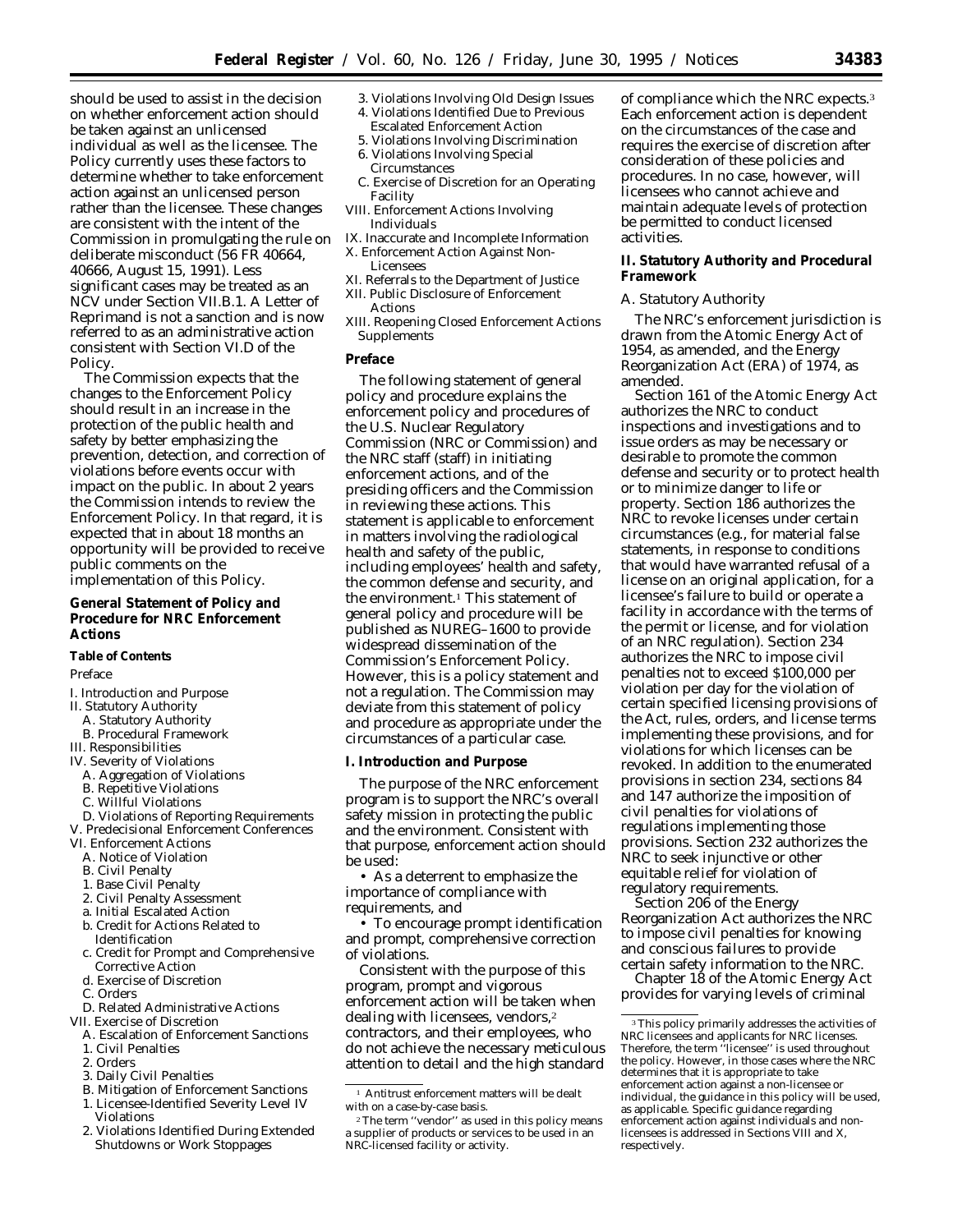penalties (i.e., monetary fines and imprisonment) for willful violations of the Act and regulations or orders issued under sections 65, 161(b), 161(i), or 161(o) of the Act. Section 223 provides that criminal penalties may be imposed on certain individuals employed by firms constructing or supplying basic components of any utilization facility if the individual knowingly and willfully violates NRC requirements such that a basic component could be significantly impaired. Section 235 provides that criminal penalties may be imposed on persons who interfere with inspectors. Section 236 provides that criminal penalties may be imposed on persons who attempt to or cause sabotage at a nuclear facility or to nuclear fuel. Alleged or suspected criminal violations of the Atomic Energy Act are referred to the Department of Justice for appropriate action.

### *B. Procedural Framework*

Subpart B of 10 CFR part 2 of NRC's regulations sets forth the procedures the NRC uses in exercising its enforcement authority. 10 CFR 2.201 sets forth the procedures for issuing notices of violation.

The procedure to be used in assessing civil penalties is set forth in 10 CFR 2.205. This regulation provides that the civil penalty process is initiated by issuing a Notice of Violation and Proposed Imposition of a Civil Penalty. The licensee or other person is provided an opportunity to contest in writing the proposed imposition of a civil penalty. After evaluation of the response, the civil penalty may be mitigated, remitted, or imposed. An opportunity is provided for a hearing if a civil penalty is imposed. If a civil penalty is not paid following a hearing or if a hearing is not requested, the matter may be referred to the U.S. Department of Justice to institute a civil action in District Court.

The procedure for issuing an order to institute a proceeding to modify, suspend, or revoke a license or to take other action against a licensee or other person subject to the jurisdiction of the Commission is set forth in 10 CFR 2.202. The licensee or any other person adversely affected by the order may request a hearing. The NRC is authorized to make orders immediately effective if required to protect the public health, safety, or interest, or if the violation is willful. Section 2.204 sets out the procedures for issuing a Demand for Information (Demand) to a licensee or other person subject to the Commission's jurisdiction for the purpose of determining whether an order or other enforcement action should be issued. The Demand does not

provide hearing rights, as only information is being sought. A licensee must answer a Demand. An unlicensed person may answer a Demand by either providing the requested information or explaining why the Demand should not have been issued.

### **III. Responsibilities**

The Executive Director for Operations (EDO) and the principal enforcement officers of the NRC, the Deputy Executive Director for Nuclear Material Safety, Safeguards and Operations Support (DEDS) and the Deputy Executive Director for Nuclear Reactor Regulation, Regional Operations, and Research (DEDR), have been delegated the authority to approve or issue all escalated enforcement actions.4 The DEDS is responsible to the EDO for the NRC enforcement programs. The Office of Enforcement (OE) exercises oversight of and implements the NRC enforcement programs. The Director, OE, acts for the Deputy Executive Directors in enforcement matters in their absence or as delegated.

Subject to the oversight and direction of OE, and with the approval of the appropriate Deputy Executive Director, where necessary, the regional offices normally issue Notices of Violation and proposed civil penalties. However, subject to the same oversight as the regional offices, the Office of Nuclear Reactor Regulation (NRR) and the Office of Nuclear Material Safety and Safeguards (NMSS) may also issue Notices of Violation and proposed civil penalties for certain activities. Enforcement orders are normally issued by a Deputy Executive Director or the Director, OE. However, orders may also be issued by the EDO, especially those involving the more significant matters. The Directors of NRR and NMSS have also been delegated authority to issue orders, but it is expected that normal use of this authority by NRR and NMSS will be confined to actions not associated with compliance issues. The Director, Office of the Controller, has been delegated the authority to issue orders where licensees violate Commission regulations by nonpayment of license and inspection fees.

In recognition that the regulation of nuclear activities in many cases does not lend itself to a mechanistic treatment, judgment and discretion must be exercised in determining the severity levels of the violations and the appropriate enforcement sanctions,

including the decision to issue a Notice of Violation, or to propose or impose a civil penalty and the amount of this penalty, after considering the general principles of this statement of policy and the technical significance of the violations and the surrounding circumstances.

Unless Commission consultation or notification is required by this policy, the staff may depart, where warranted in the public's interest, from this policy as provided in Section VII,''Exercise of Enforcement Discretion.'' The Commission will be provided written notification of all enforcement actions involving civil penalties or orders. The Commission will also be provided notice in those cases where discretion is exercised as discussed in Section VII.B.6. In addition, the Commission will be consulted prior to taking action in the following situations (unless the urgency of the situation dictates immediate action):

(1) An action affecting a licensee's operation that requires balancing the public health and safety or common defense and security implications of not operating with the potential radiological or other hazards associated with continued operation;

(2) Proposals to impose civil penalties in amounts greater than 3 times the Severity Level I values shown in Table 1A;

(3) Any proposed enforcement action that involves a Severity Level I violation;

(4) Any enforcement action that involves a finding of a material false statement;

(5) Exercising discretion for matters meeting the criteria of Section VII.A.1 for Commission consultation;

(6) Refraining from taking enforcement action for matters meeting the criteria of Section VII.B.2;

(7) Any proposed enforcement action that involves the issuance of a civil penalty or order to an unlicensed individual or a civil penalty to a licensed reactor operator;

(8) Any action the EDO believes warrants Commission involvement;

(9) Any proposed enforcement case involving an Office of Investigation (OI) report where the staff (other than the OI staff) does not arrive at the same conclusions as those in the OI report concerning issues of intent if the Director of OI concludes that Commission consultation is warranted; and

(10) Any proposed enforcement action on which the Commission asks to be consulted.

<sup>4</sup>The term ''escalated enforcement action'' as used in this policy means a Notice of Violation or civil penalty for any Severity Level I, II, or III violation (or problem) or any order based upon a violation.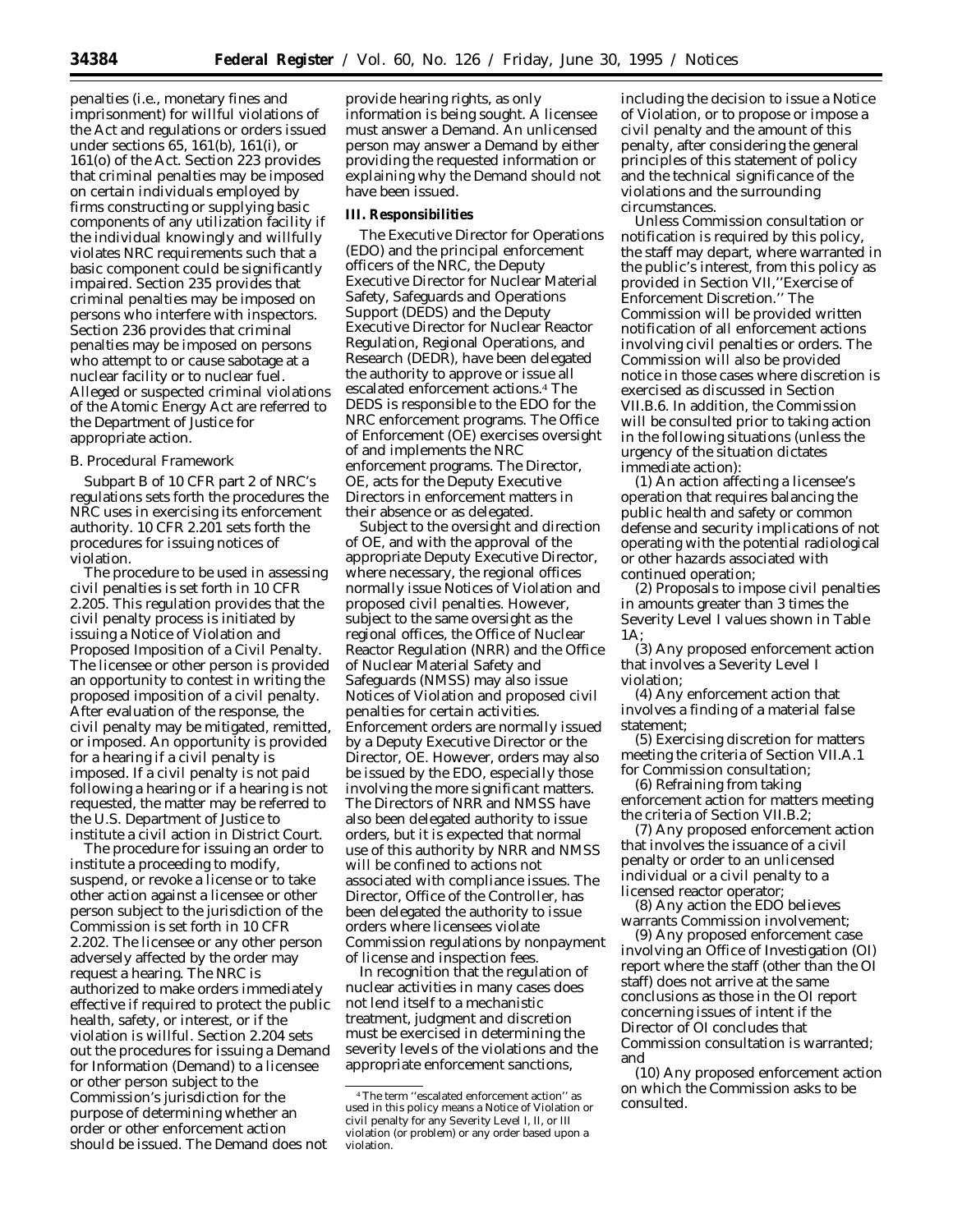# **IV. Severity of Violations**

Regulatory requirements 5 have varying degrees of safety, safeguards, or environmental significance. Therefore, the relative importance of each violation, including both the technical significance and the regulatory significance is evaluated as the first step in the enforcement process.

Consequently, for purposes of formal enforcement action, violations are normally categorized in terms of four levels of severity to show their relative importance within each of the following eight activity areas:

- I. Reactor Operations;
- II. Facility Construction;
- III. Safeguards;
- IV. Health Physics;
- V. Transportation;
- VI. Fuel Cycle and Materials Operations;
- VII. Miscellaneous Matters; and
- VIII. Emergency Preparedness.

Licensed activities will be placed in the activity area most suitable in light of the particular violation involved including activities not directly covered by one of the above listed areas, e.g., export license activities. Within each activity area, Severity Level I has been assigned to violations that are the most significant and Severity Level IV violations are the least significant. Severity Level I and II violations are of very significant regulatory concern. In general, violations that are included in these severity categories involve actual or high potential impact on the public. Severity Level III violations are cause for significant regulatory concern. Severity Level IV violations are less serious but are of more than minor concern; i.e., if left uncorrected, they could lead to a more serious concern.

The Commission recognizes that there are other violations of minor safety or environmental concern which are below the level of significance of Severity Level IV violations. These minor violations are not the subject of formal enforcement action and are not usually described in inspection reports. To the extent such violations are described, they are noted as Non-Cited Violations.<sup>6</sup>

Comparisons of significance between activity areas are inappropriate. For example, the immediacy of any hazard to the public associated with Severity Level I violations in Reactor Operations is not directly comparable to that associated with Severity Level I violations in Facility Construction.

Supplements I through VIII provide examples and serve as guidance in determining the appropriate severity level for violations in each of the eight activity areas. However, the examples are neither exhaustive nor controlling. In addition, these examples do not create new requirements. Each is designed to illustrate the significance that the NRC places on a particular type of violation of NRC requirements. Each of the examples in the supplements is predicated on a violation of a regulatory requirement.

The NRC reviews each case being considered for enforcement action on its own merits to ensure that the severity of a violation is characterized at the level best suited to the significance of the particular violation. In some cases, special circumstances may warrant an adjustment to the severity level categorization.

# *A. Aggregation of Violations*

A group of Severity Level IV violations may be evaluated in the aggregate and assigned a single, increased severity level, thereby resulting in a Severity Level III problem, if the violations have the same underlying cause or programmatic deficiencies, or the violations contributed to or were unavoidable consequences of the underlying problem. Normally, Severity Level II and III violations are not aggregated into a higher severity level.

The purpose of aggregating violations is to focus the licensee's attention on the fundamental underlying causes for which enforcement action appears warranted and to reflect the fact that several violations with a common cause may be more significant collectively than individually and may therefore, warrant a more substantial enforcement action.

# *B. Repetitive Violations*

The severity level of a Severity Level IV violation may be increased to Severity Level III, if the violation can be considered a repetitive violation.7 The purpose of escalating the severity level of a repetitive violation is to acknowledge the added significance of the situation based on the licensee's failure to implement effective corrective action for the previous violation. The decision to escalate the severity level of

a repetitive violation will depend on the circumstances, such as, but not limited to, the number of times the violation has occurred, the similarity of the violations and their root causes, the adequacy of previous corrective actions, the period of time between the violations, and the significance of the violations.

# *C. Willful Violations*

Willful violations are by definition of particular concern to the Commission because its regulatory program is based on licensees and their contractors, employees, and agents acting with integrity and communicating with candor. Willful violations cannot be tolerated by either the Commission or a licensee. Licensees are expected to take significant remedial action in responding to willful violations commensurate with the circumstances such that it demonstrates the seriousness of the violation thereby creating a deterrent effect within the licensee's organization. Although removal of the person is not necessarily required, substantial disciplinary action is expected.

Therefore, the severity level of a violation may be increased if the circumstances surrounding the matter involve careless disregard of requirements, deception, or other indications of willfulness. The term ''willfulness'' as used in this policy embraces a spectrum of violations ranging from deliberate intent to violate or falsify to and including careless disregard for requirements. Willfulness does not include acts which do not rise to the level of careless disregard, e.g., inadvertent clerical errors in a document submitted to the NRC. In determining the specific severity level of a violation involving willfulness, consideration will be given to such factors as the position and responsibilities of the person involved in the violation (e.g., licensee official 8 or non-supervisory employee), the significance of any underlying violation, the intent of the violator (i.e., careless disregard or deliberateness), and the economic or other advantage, if any, gained as a result of the violation. The relative weight given to each of these

<sup>&</sup>lt;sup>5</sup>The term "requirement" as used in this policy means a legally binding requirement such as a statute, regulation, license condition, technical specification, or order.

<sup>6</sup>A Non-Cited Violation (NCV) is a violation that has not been formalized into a 10 CFR 2.201 Notice of Violation.

<sup>7</sup>The term ''repetitive violation'' or ''similar violation'' as used in this policy statement means a violation that reasonably could have been prevented by a licensee's corrective action for a previous violation normally occurring (1) within the past 2 years of the inspection at issue, or (2) the period within the last two inspections, whichever is longer.

<sup>8</sup>The term ''licensee official'' as used in this policy statement means a first-line supervisor or above, a licensed individual, a radiation safety officer, or an authorized user of licensed material whether or not listed on a license. Notwithstanding an individual's job title, severity level categorization for willful acts involving individuals who can be considered licensee officials will consider several factors, including the position of the individual relative to the licensee's organizational structure and the individual's responsibilities relative to the oversight of licensed activities and to the use of licensed material.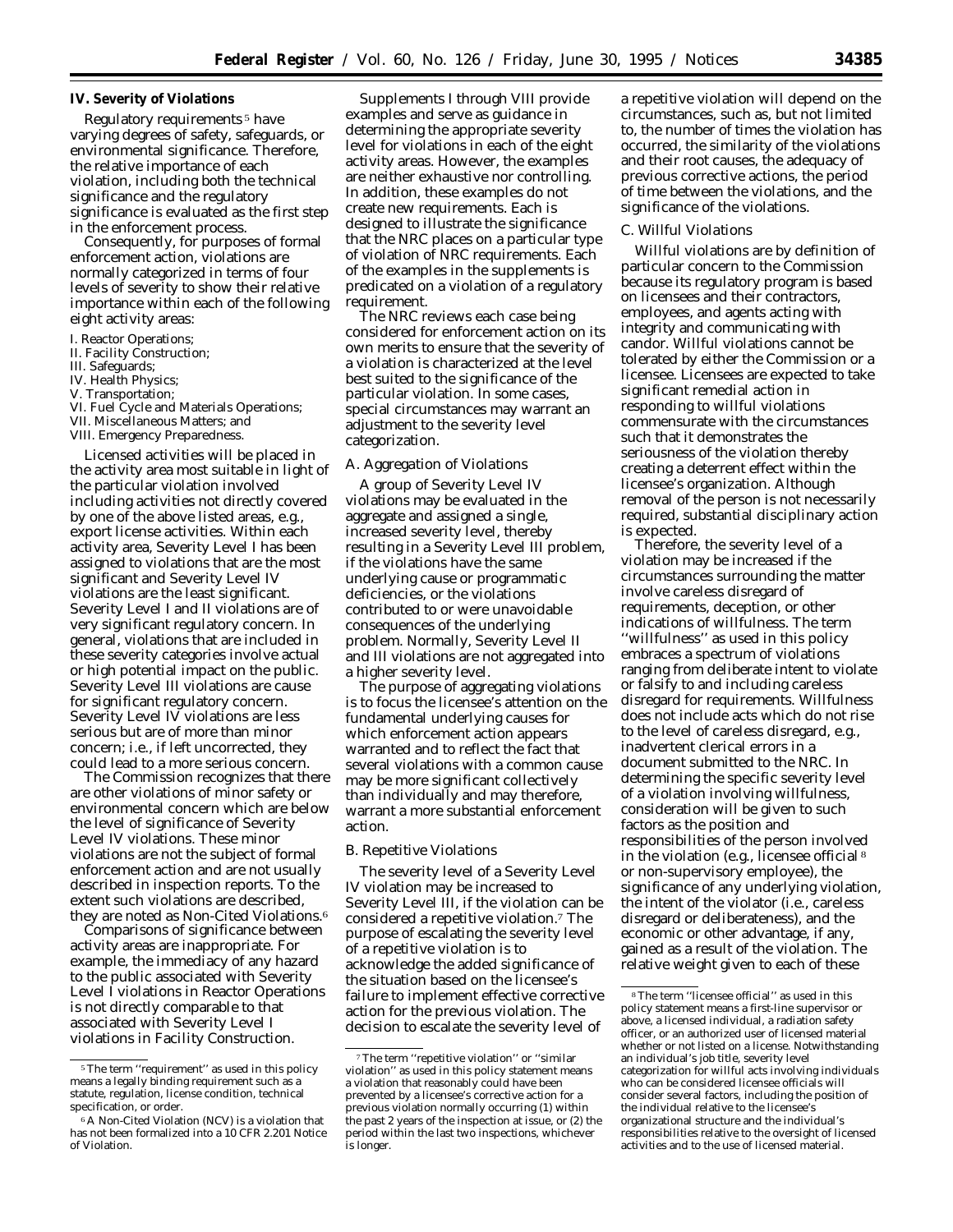factors in arriving at the appropriate severity level will be dependent on the circumstances of the violation. However, if a licensee refuses to correct a minor violation within a reasonable time such that it willfully continues, the violation should be categorized at least at a Severity Level IV.

### *D. Violations of Reporting Requirements*

The NRC expects licensees to provide complete, accurate, and timely information and reports. Accordingly, unless otherwise categorized in the Supplements, the severity level of a violation involving the failure to make a required report to the NRC will be based upon the significance of and the circumstances surrounding the matter that should have been reported. However, the severity level of an untimely report, in contrast to no report, may be reduced depending on the circumstances surrounding the matter. A licensee will not normally be cited for a failure to report a condition or event unless the licensee was actually aware of the condition or event that it failed to report. A licensee will, on the other hand, normally be cited for a failure to report a condition or event if the licensee knew of the information to be reported, but did not recognize that it was required to make a report.

# **V. Predecisional Enforcement Conferences**

Whenever the NRC has learned of the existence of a potential violation for which escalated enforcement action appears to be warranted, or recurring nonconformance on the part of a vendor, the NRC may provide an opportunity for a predecisional enforcement conference with the licensee, vendor, or other person before taking enforcement action. The purpose of the conference is to obtain information that will assist the NRC in determining the appropriate enforcement action, such as: (1) A common understanding of facts, root causes and missed opportunities associated with the apparent violations, (2) a common understanding of corrective action taken or planned, and (3) a common understanding of the significance of issues and the need for lasting comprehensive corrective action.

If the NRC concludes that it has sufficient information to make an informed enforcement decision, a conference will not normally be held unless the licensee requests it. However, an opportunity for a conference will normally be provided before issuing an order based on a violation of the rule on Deliberate Misconduct or a civil penalty to an unlicensed person. If a conference

is not held, the licensee will normally be requested to provide a written response to an inspection report, if issued, as to the licensee's views on the apparent violations and their root causes and a description of planned or implemented corrective action.

During the predecisional enforcement conference, the licensee, vendor, or other persons will be given an opportunity to provide information consistent with the purpose of the conference, including an explanation to the NRC of the immediate corrective actions (if any) that were taken following identification of the potential violation or nonconformance and the long-term comprehensive actions that were taken or will be taken to prevent recurrence. Licensees, vendors, or other persons will be told when a meeting is a predecisional enforcement conference.

A predecisional enforcement conference is a meeting between the NRC and the licensee. Conferences are normally held in the regional offices and are not normally open to public observation. However, a trial program is being conducted to open approximately 25 percent of all eligible conferences for public observation, i.e., every fourth eligible conference involving one of three categories of licensees (reactor, hospital, and other materials licensees) will be open to the public. Conferences will not normally be open to the public if the enforcement action being contemplated:

(1) Would be taken against an individual, or if the action, though not taken against an individual, turns on whether an individual has committed wrongdoing;

(2) Involves significant personnel failures where the NRC has requested that the individual(s) involved be present at the conference;

(3) Is based on the findings of an NRC Office of Investigations report; or

(4) Involves safeguards information, Privacy Act information, or information which could be considered proprietary;

In addition, conferences will not normally be open to the public if:

(5) The conference involves medical misadministrations or overexposures and the conference cannot be conducted without disclosing the exposed individual's name; or

(6) The conference will be conducted by telephone or the conference will be conducted at a relatively small licensee's facility.

Notwithstanding meeting any of these criteria, a conference may still be open if the conference involves issues related to an ongoing adjudicatory proceeding with one or more intervenors or where the evidentiary basis for the conference

is a matter of public record, such as an adjudicatory decision by the Department of Labor. In addition, with the approval of the Executive Director for Operations, conferences will not be open to the public where good cause has been shown after balancing the benefit of the public observation against the potential impact on the agency's enforcement action in a particular case.

As soon as it is determined that a conference will be open to public observation, the NRC will notify the licensee that the conference will be open to public observation as part of the agency's trial program. Consistent with the agency's policy on open meetings, ''Staff Meetings Open to Public,'' published September 20, 1994 (59 FR 48340), the NRC intends to announce open conferences normally at least 10 working days in advance of conferences through (1) notices posted in the Public Document Room, (2) a toll-free telephone recording at 800–952–9674, and (3) a toll-free electronic bulletin board at 800–952–9676. In addition, the NRC will also issue a press release and notify appropriate State liaison officers that a predecisional enforcement conference has been scheduled and that it is open to public observation.

The public attending open conferences under the trial program may observe but not participate in the conference. It is noted that the purpose of conducting open conferences under the trial program is not to maximize public attendance, but rather to determine whether providing the public with opportunities to be informed of NRC activities is compatible with the NRC's ability to exercise its regulatory and safety responsibilities. Therefore, members of the public will be allowed access to the NRC regional offices to attend open enforcement conferences in accordance with the ''Standard Operating Procedures For Providing Security Support For NRC Hearings And Meetings,'' published November 1, 1991 (56 FR 56251). These procedures provide that visitors may be subject to personnel screening, that signs, banners, posters, etc., not larger than 18'' be permitted, and that disruptive persons may be removed.

Members of the public attending open conferences will be reminded that (1) the apparent violations discussed at predecisional enforcement conferences are subject to further review and may be subject to change prior to any resulting enforcement action and (2) the statements of views or expressions of opinion made by NRC employees at predecisional enforcement conferences, or the lack thereof, are not intended to represent final determinations or beliefs.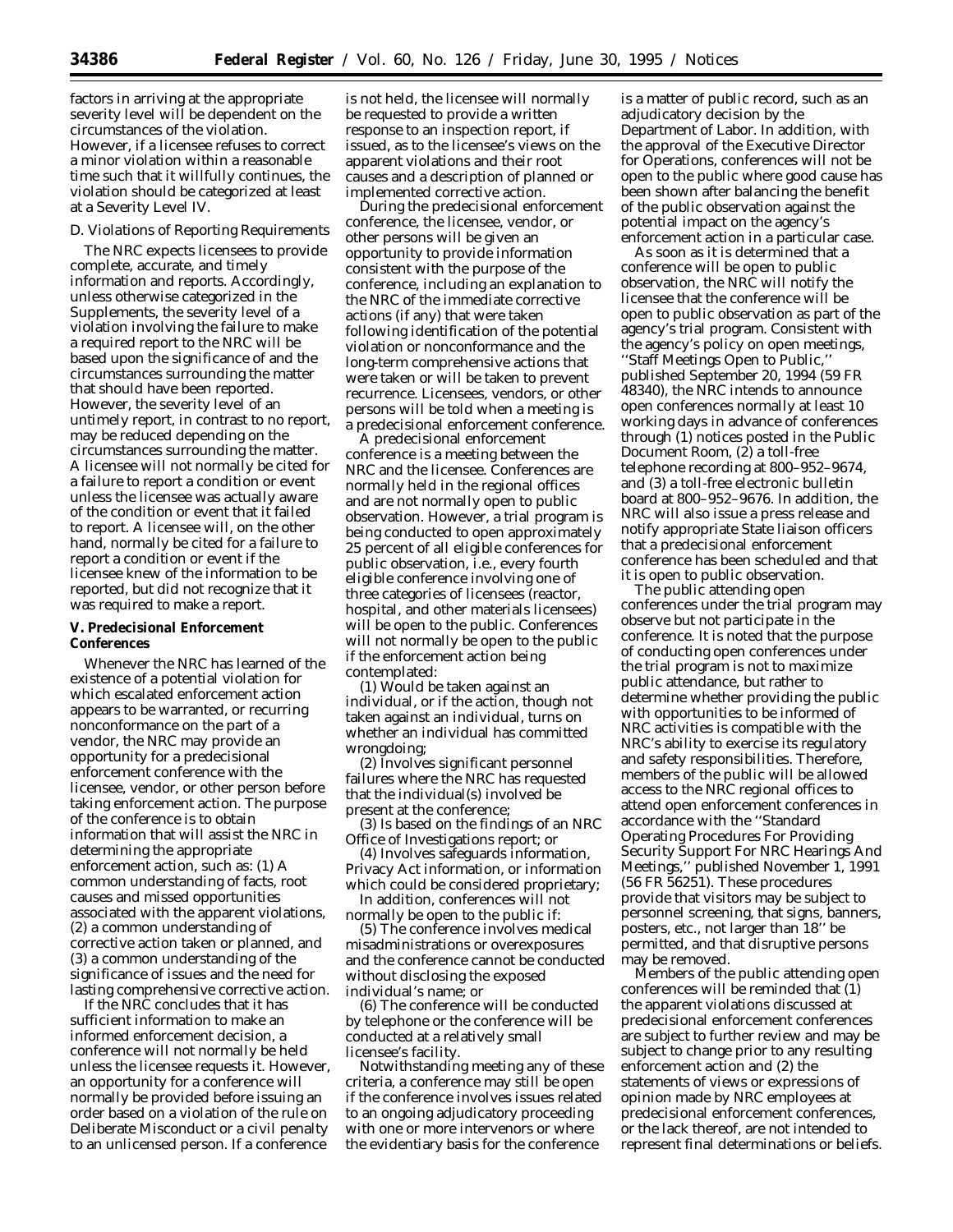Persons attending open conferences will be provided an opportunity to submit written comments concerning the trial program anonymously to the regional office. These comments will be subsequently forwarded to the Director of the Office of Enforcement for review and consideration.

When needed to protect the public health and safety or common defense and security, escalated enforcement action, such as the issuance of an immediately effective order, will be taken before the conference. In these cases, a conference may be held after the escalated enforcement action is taken.

### **VI. Enforcement Actions**

This section describes the enforcement sanctions available to the NRC and specifies the conditions under which each may be used. The basic enforcement sanctions are Notices of Violation, civil penalties, and orders of various types. As discussed further in Section VI.D, related administrative actions such as Notices of Nonconformance, Notices of Deviation, Confirmatory Action Letters, Letters of Reprimand, and Demands for Information are used to supplement the enforcement program. In selecting the enforcement sanctions or administrative actions, the NRC will consider enforcement actions taken by other Federal or State regulatory bodies having concurrent jurisdiction, such as in transportation matters. Usually, whenever a violation of NRC requirements of more than a minor concern is identified, enforcement action is taken. The nature and extent of the enforcement action is intended to reflect the seriousness of the violation involved. For the vast majority of violations, a Notice of Violation or a Notice of Nonconformance is the normal action.

# *A. Notice of Violation*

A Notice of Violation is a written notice setting forth one or more violations of a legally binding requirement. The Notice of Violation normally requires the recipient to provide a written statement describing (1) the reasons for the violation or, if contested, the basis for disputing the violation; (2) corrective steps that have been taken and the results achieved; (3) corrective steps that will be taken to prevent recurrence; and (4) the date when full compliance will be achieved. The NRC may waive all or portions of a written response to the extent relevant information has already been provided to the NRC in writing or documented in an NRC inspection report. The NRC may require responses to Notices of Violation to be under oath. Normally, responses under oath will be required only in connection with Severity Level I, II, or III violations or orders.

The NRC uses the Notice of Violation as the usual method for formalizing the existence of a violation. Issuance of a Notice of Violation is normally the only enforcement action taken, except in cases where the criteria for issuance of civil penalties and orders, as set forth in Sections VI.B and VI.C, respectively, are met. However, special circumstances regarding the violation findings may warrant discretion being exercised such that the NRC refrains from issuing a Notice of Violation. (See Section VII.B, ''Mitigation of Enforcement Sanctions.'') In addition, licensees are not ordinarily cited for violations resulting from matters not within their control, such as equipment failures that were not avoidable by reasonable licensee quality assurance measures or management controls. Generally, however, licensees are held responsible for the acts of their employees. Accordingly, this policy should not be construed to excuse personnel errors.

### *B. Civil Penalty*

A civil penalty is a monetary penalty that may be imposed for violation of (1) certain specified licensing provisions of the Atomic Energy Act or supplementary NRC rules or orders; (2) any requirement for which a license may be revoked; or (3) reporting requirements under section 206 of the Energy Reorganization Act. Civil penalties are designed to deter future violations both by the involved licensee as well as by other licensees conducting similar activities and to emphasize the need for licensees to identify violations and take prompt comprehensive corrective action.

Civil penalties are considered for Severity Level III violations. In addition, civil penalties will normally be assessed for Severity Level I and II violations and knowing and conscious violations of the reporting requirements of section 206 of the Energy Reorganization Act.

Civil penalties are used to encourage prompt identification and prompt and comprehensive correction of violations, to emphasize compliance in a manner that deters future violations, and to serve to focus licensees' attention on violations of significant regulatory concern.

Although management involvement, direct or indirect, in a violation may lead to an increase in the civil penalty, the lack of management involvement may not be used to mitigate a civil penalty. Allowing mitigation in the latter case could encourage the lack of

management involvement in licensed activities and a decrease in protection of the public health and safety.

# 1. Base Civil Penalty

The NRC imposes different levels of penalties for different severity level violations and different classes of licensees, vendors, and other persons. Tables 1A and 1B show the base civil penalties for various reactor, fuel cycle, materials, and vendor programs. (Civil penalties issued to individuals are determined on a case-by-case basis.) The structure of these tables generally takes into account the gravity of the violation as a primary consideration and the ability to pay as a secondary consideration. Generally, operations involving greater nuclear material inventories and greater potential consequences to the public and licensee employees receive higher civil penalties. Regarding the secondary factor of ability of various classes of licensees to pay the civil penalties, it is not the NRC's intention that the economic impact of a civil penalty be so severe that it puts a licensee out of business (orders, rather than civil penalties, are used when the intent is to suspend or terminate licensed activities) or adversely affects a licensee's ability to safely conduct licensed activities. The deterrent effect of civil penalties is best served when the amounts of the penalties take into account a licensee's ability to pay. In determining the amount of civil penalties for licensees for whom the tables do not reflect the ability to pay or the gravity of the violation, the NRC will consider as necessary an increase or decrease on a case-by-case basis. Normally, if a licensee can demonstrate financial hardship, the NRC will consider payments over time, including interest, rather than reducing the amount of the civil penalty. However, where a licensee claims financial hardship, the licensee will normally be required to address why it has sufficient resources to safely conduct licensed activities and pay license and inspection fees.

### 2. Civil Penalty Assessment

In an effort to (1) emphasize the importance of adherence to requirements and (2) reinforce prompt self-identification of problems and root causes and prompt and comprehensive correction of violations, the NRC reviews each proposed civil penalty on its own merits and, after considering all relevant circumstances, may adjust the base civil penalties shown in Table 1A and 1B for Severity Level I, II, and III violations as described below.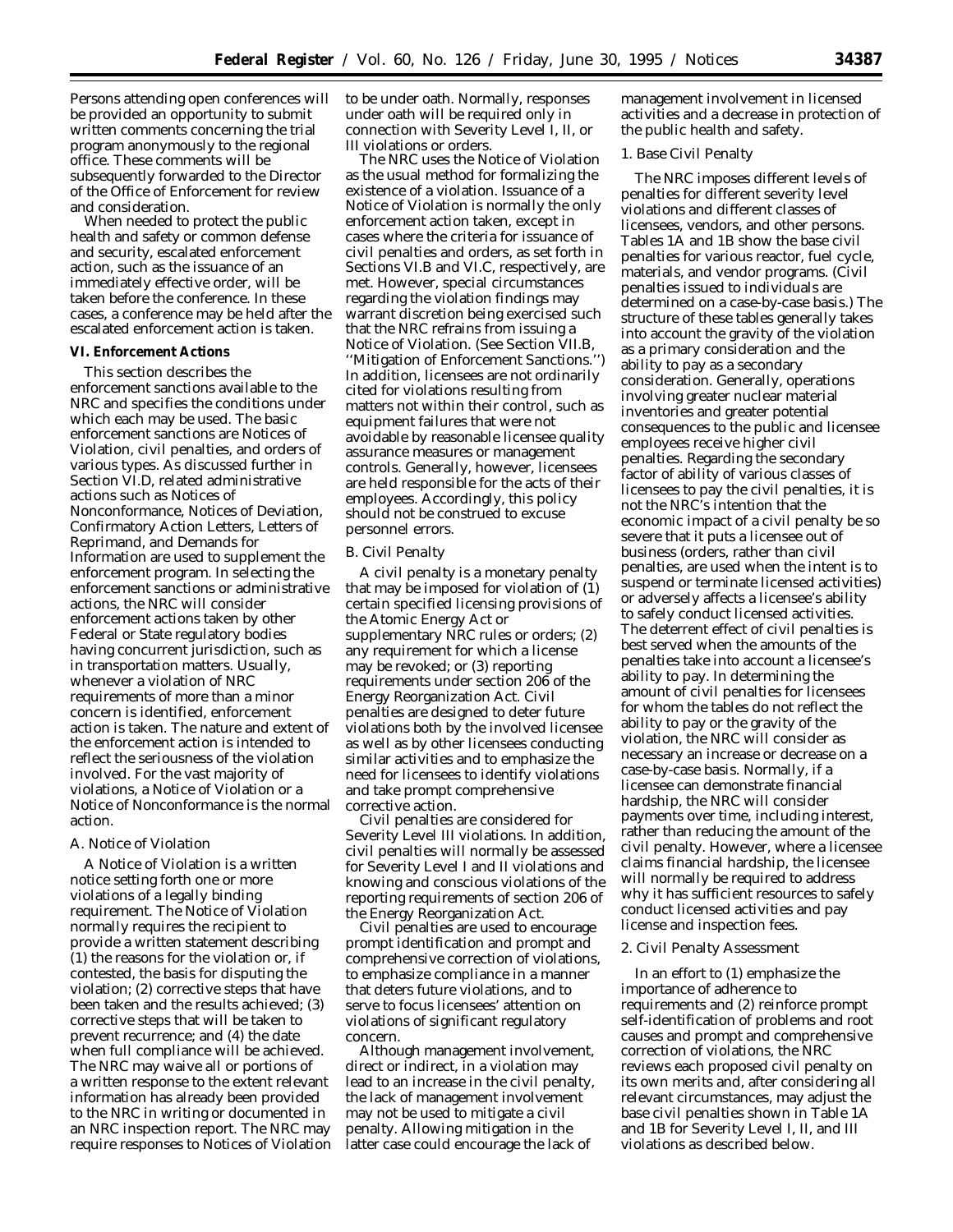The civil penalty assessment process considers four decisional points: (a) Whether the licensee has had any previous escalated enforcement action (regardless of the activity area) during the past 2 years or past 2 inspections, whichever is longer; (b) whether the licensee should be given credit for actions related to identification; (c)

whether the licensee's corrective actions are prompt and comprehensive; and (d) whether, in view of all the circumstances, the matter in question requires the exercise of discretion. Although each of these decisional points may have several associated considerations for any given case, the outcome of the assessment process for

each violation or problem, absent the exercise of discretion, is limited to one of the following three results: no civil penalty, a base civil penalty, or a base civil penalty escalated by 100%. The flow chart presented below is a graphic representation of the civil penalty assessment process.

**BILLING CODE 7590–01–P**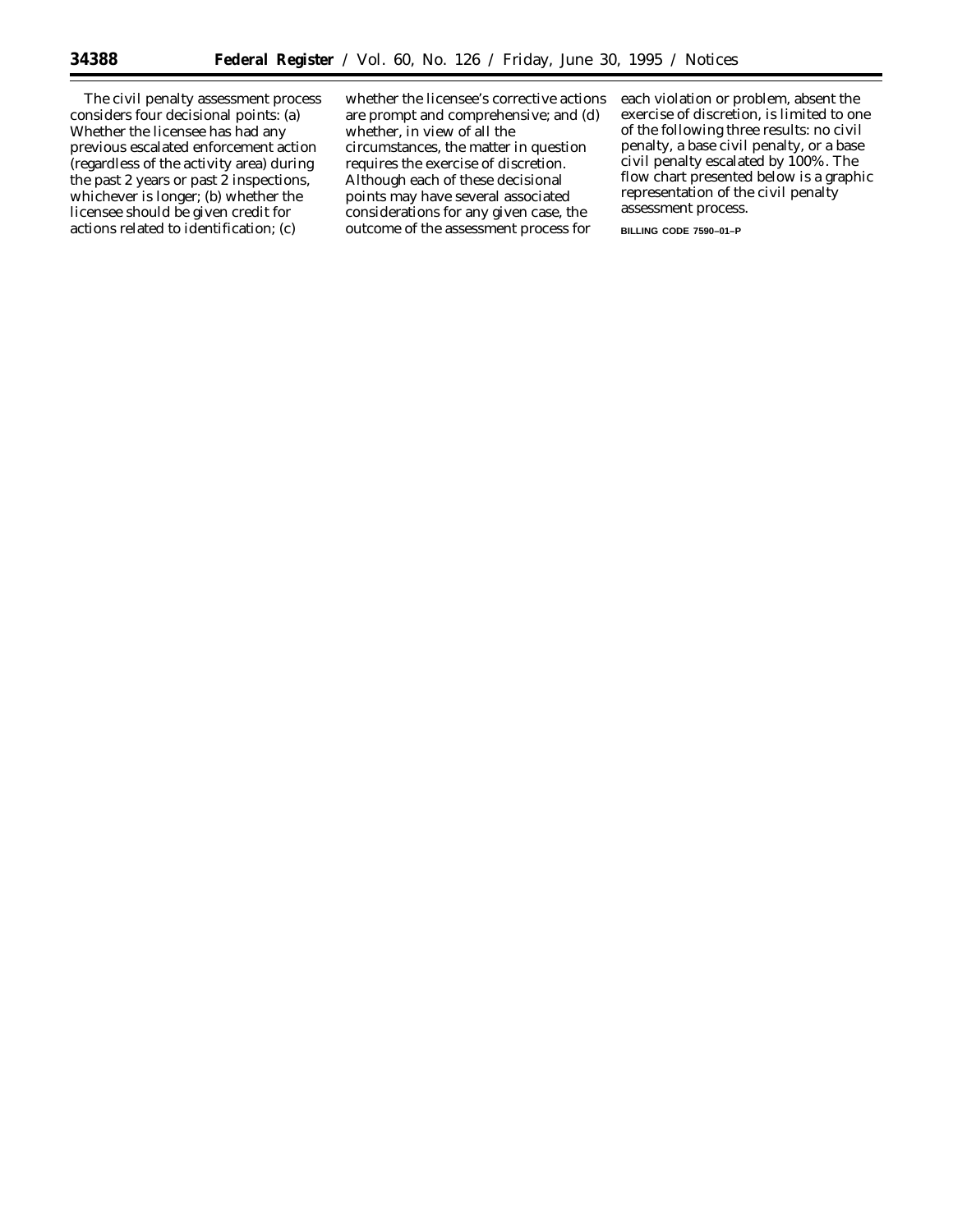

(D) Discretion, e.g., St. i and it violations should normally result in a civil penalty regardless of ID and CA.

**BILLING CODE 7590–01–P**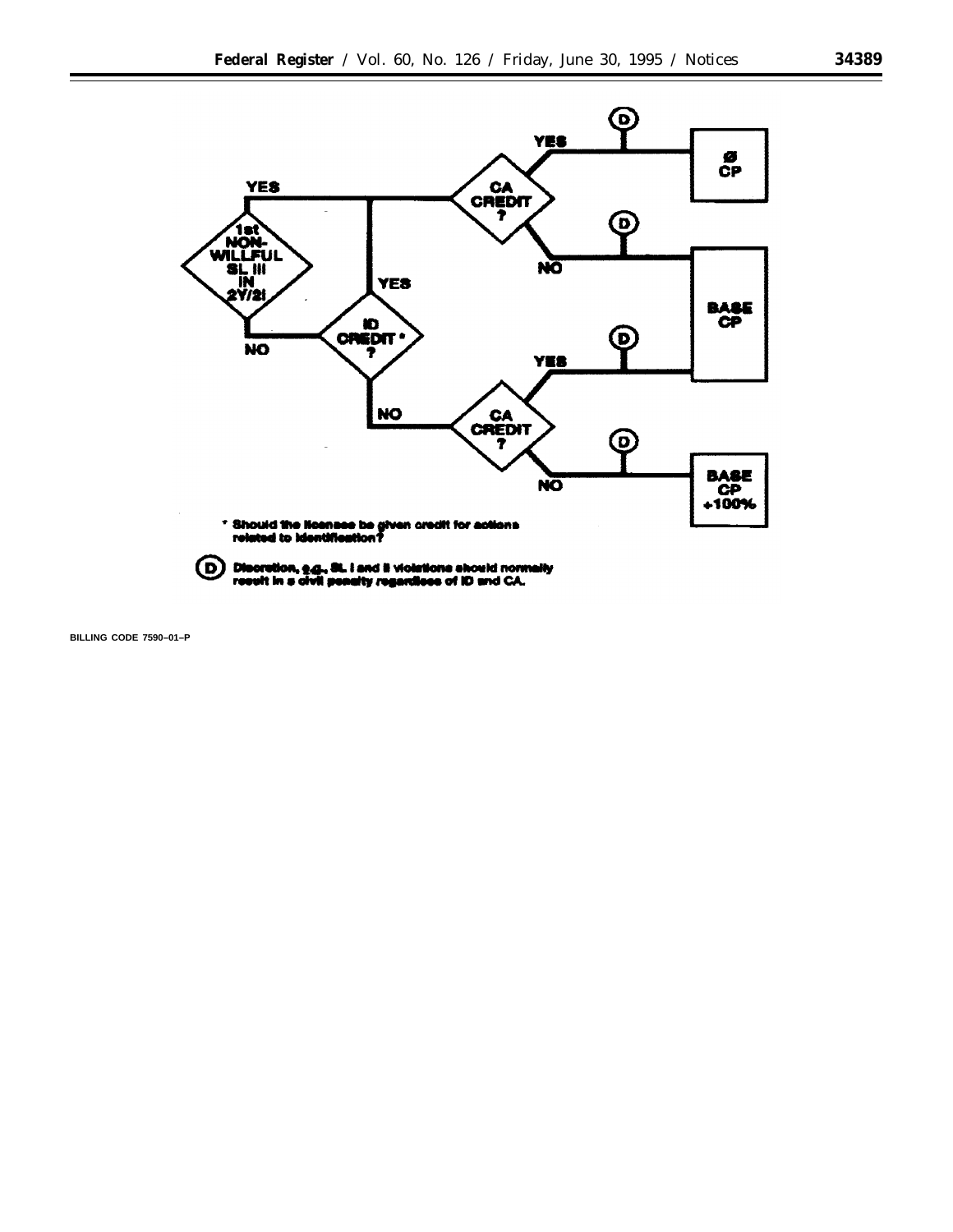*a. Initial escalated action.* When the NRC determines that a non-willful Severity Level III violation or problem has occurred, and the licensee has not had *any* previous escalated actions (regardless of the activity area) during the past 2 years or 2 inspections, whichever is longer, the NRC will consider whether the licensee's corrective action for the present violation or problem is reasonably prompt and comprehensive (see the discussion under Section VI.B.2.c, below). Using 2 years as the basis for assessment is expected to cover most situations, but considering a slightly longer or shorter period might be warranted based on the circumstances of a particular case. The starting point of this period should be considered the date when the licensee was put on notice of the need to take corrective action. For a licensee-identified violation or an event, this would be when the licensee is aware that a problem or violation exists requiring corrective action. For an NRC-identified violation, the starting point would be when the NRC puts the licensee on notice, which could be during the inspection, at the inspection exit meeting, or as part of post-inspection communication.

If the corrective action is judged to be prompt and comprehensive, a Notice of Violation normally should be issued with no associated civil penalty. If the corrective action is judged to be less than prompt and comprehensive, the Notice of Violation normally should be issued with a base civil penalty.

*b. Credit for actions related to identification.* (1) If a Severity Level I or II violation or a willful Severity Level III violation has occurred—or if, during the past 2 years or 2 inspections, whichever is longer, the licensee has been issued at least one other escalated action—the civil penalty assessment should normally consider the factor of identification in addition to corrective action (see the discussion under Section VI.B.2.c, below). As to identification, the NRC should consider whether the licensee should be given credit for actions related to identification.

In each case, the decision should be focused on identification of the problem requiring corrective action. In other words, although giving credit for Identification and Corrective Action should be separate decisions, the concept of Identification presumes that the identifier recognizes the existence of a problem, and understands that corrective action is needed. The decision on Identification requires considering all the circumstances of identification including:

(i) Whether the problem requiring corrective action was NRC-identified, licensee-identified, or revealed through an event; 9

(ii) Whether prior opportunities existed to identify the problem requiring corrective action, and if so, the age and number of those opportunities;

(iii) Whether the problem was revealed as the result of a licensee selfmonitoring effort, such as conducting an audit, a test, a surveillance, a design review, or troubleshooting;

(iv) For a problem revealed through an event, the ease of discovery, and the degree of licensee initiative in identifying the root cause of the problem and any associated violations;

(v) For NRC-identified issues, whether the licensee would likely have identified the issue in the same timeperiod if the NRC had not been involved;

(vi) For NRC-identified issues, whether the licensee should have identified the issue (and taken action) earlier; and

(vii) For cases in which the NRC identifies the overall problem requiring corrective action (e.g., a programmatic issue), the degree of licensee initiative or lack of initiative in identifying the problem or problems requiring corrective action.

(2) Although some cases may consider all of the above factors, the importance of each factor will vary based on the type of case as discussed in the following general guidance:

(i) Licensee-Identified. When a problem requiring corrective action is licensee-identified (i.e., identified before the problem has resulted in an event), the NRC should normally give the licensee credit for actions related to identification, regardless of whether prior opportunities existed to identify the problem.

(ii) Identified Through an Event. When a problem requiring corrective action is identified through an event, the decision on whether to give the

licensee credit for actions related to identification normally should consider the ease of discovery, whether the event occurred as the result of a licensee selfmonitoring effort (i.e., whether the licensee was ''looking for the problem''), the degree of licensee initiative in identifying the problem or problems requiring corrective action, and whether prior opportunities existed to identify the problem.

Any of these considerations may be overriding if particularly noteworthy or particularly egregious. For example, if the event occurred as the result of conducting a surveillance or similar self-monitoring effort (i.e., the licensee was looking for the problem), the licensee should normally be given credit for identification. As a second instance, even if the problem was easily discovered (e.g., revealed by a large spill of liquid), the NRC may choose to give credit because noteworthy licensee effort was exerted in ferreting out the root cause and associated violations, or simply because no prior opportunities (e.g., procedural cautions, postmaintenance testing, quality control failures, readily observable parameter trends, or repeated or locked-in annunciator warnings) existed to identify the problem.

(iii) NRC-Identified. When a problem requiring corrective action is NRCidentified, the decision on whether to give the licensee credit for actions related to Identification should normally be based on an additional question: should the licensee have reasonably identified the problem (and taken action) earlier?

In most cases, this reasoning may be based simply on the ease of the NRC inspector's discovery (e.g., conducting a walkdown, observing in the control room, performing a confirmatory NRC radiation survey, hearing a cavitating pump, or finding a valve obviously out of position). In some cases, the licensee's missed opportunities to identify the problem might include a similar previous violation, NRC or industry notices, internal audits, or readily observable trends.

If the NRC identifies the violation but concludes that, under the circumstances, the licensee's actions related to Identification were not unreasonable, the matter would be treated as licensee-identified for purposes of assessing the civil penalty. In such cases, the question of Identification credit shifts to whether the licensee should be penalized for NRC's identification of the problem.

(iv) Mixed Identification. For ''mixed'' identification situations (i.e., where multiple violations exist, some NRC-

<sup>9</sup>An ''event,'' as used here, means (1) an event characterized by an active adverse impact on equipment or personnel, readily obvious by human observation or instrumentation, or (2) a radiological impact on personnel or the environment in excess of regulatory limits, such as an overexposure, a release of radioactive material above NRC limits, or a loss of radioactive material. For example, an equipment failure discovered through a spill of liquid, a loud noise, the failure to have a system respond properly, or an annunciator alarm would be considered an event; a system discovered to be inoperable through a document review would not. Similarly, if a licensee discovered, through quarterly dosimetry readings, that employees had been inadequately monitored for radiation, the issue would normally be considered licenseeidentified; however, if the same dosimetry readings disclosed an overexposure, the issue would be considered an event.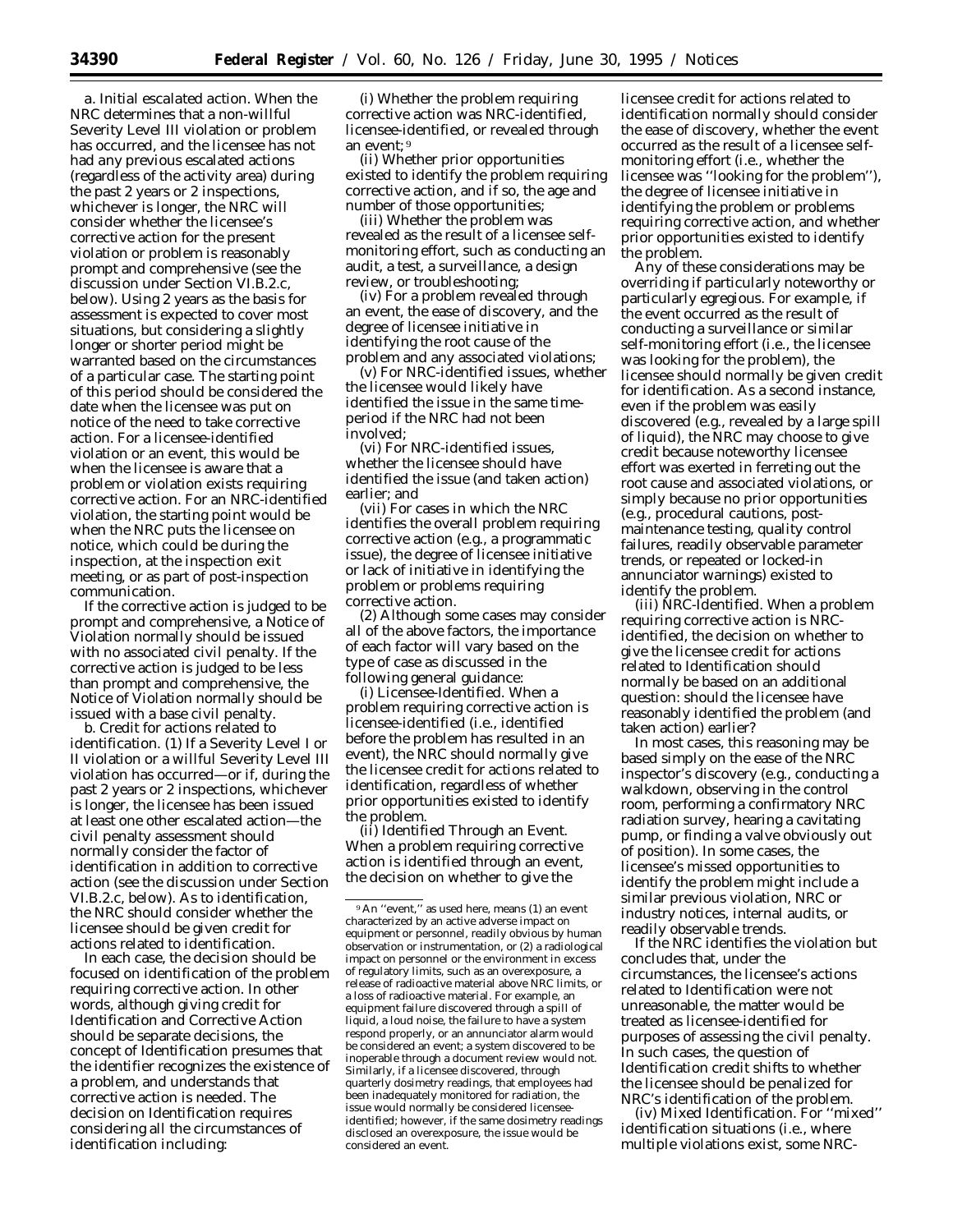identified, some licensee-identified, or where the NRC prompted the licensee to take action that resulted in the identification of the violation), the NRC's evaluation should normally determine whether the licensee could reasonably have been expected to identify the violation in the NRC's absence. This determination should consider, among other things, the timing of the NRC's discovery, the information available to the licensee that caused the NRC concern, the specificity of the NRC's concern, the scope of the licensee's efforts, the level of licensee resources given to the investigation, and whether the NRC's path of analysis had been dismissed or was being pursued in parallel by the licensee.

In some cases, the licensee may have addressed the isolated symptoms of each violation (and may have identified the violations), but failed to recognize the common root cause and taken the necessary comprehensive action. Where this is true, the decision on whether to give licensee credit for actions related to Identification should focus on identification of the problem requiring corrective action (e.g., the programmatic breakdown). As such, depending on the chronology of the various violations, the earliest of the individual violations might be considered missed opportunities for the licensee to have identified the larger problem.

(v) Missed Opportunities to Identify. Missed opportunities include prior notifications or missed opportunities to identify or prevent violations such as (1) through normal surveillances, audits, or quality assurance (QA) activities; (2) through prior notice i.e., specific NRC or industry notification; or (3) through other reasonable indication of a potential problem or violation, such as observations of employees and contractors, and failure to take effective corrective steps. It may include findings of the NRC, the licensee, or industry made at other facilities operated by the licensee where it is reasonable to expect the licensee to take action to identify or prevent similar problems at the facility subject to the enforcement action at issue. In assessing this factor, consideration will be given to, among other things, the opportunities available to discover the violation, the ease of discovery, the similarity between the violation and the notification, the period of time between when the violation occurred and when the notification was issued, the action taken (or planned) by the licensee in response to the notification, and the level of management review that the notification received (or should have received).

The evaluation of missed opportunities should normally depend on whether the information available to the licensee should reasonably have caused action that would have prevented the violation. Missed opportunities is normally not applied where the licensee appropriately reviewed the opportunity for application to its activities and reasonable action was either taken or planned to be taken within a reasonable time.

In some situations the missed opportunity is a violation in itself. In these cases, unless the missed opportunity is a Severity Level III violation in itself, the missed opportunity violation may be grouped with the other violations into a single Severity Level III ''problem.'' However, if the missed opportunity is the only violation, then it should not normally be counted twice (i.e., both as the violation and as a missed opportunity— ''double counting'') unless the number of opportunities missed was particularly significant.

The timing of the missed opportunity should also be considered. While a rigid time-frame is unnecessary, a 2-year period should generally be considered for consistency in implementation, as the period reflecting relatively current performance.

(3) When the NRC determines that the licensee should receive credit for actions related to Identification, the civil penalty assessment should normally result in either no civil penalty or a base civil penalty, based on whether Corrective Action is judged to be reasonably prompt and comprehensive. When the licensee is not given credit for actions related to Identification, the civil penalty assessment should normally result in a Notice of Violation with either a base civil penalty or a base civil penalty escalated by 100%, depending on the quality of Corrective Action, because the licensee's performance is clearly not acceptable.

*c. Credit for prompt and comprehensive corrective action.* The purpose of the Corrective Action factor is to encourage licensees to (1) take the immediate actions necessary upon discovery of a violation that will restore safety and compliance with the license, regulation(s), or other requirement(s); and (2) develop and implement (in a timely manner) the lasting actions that will not only prevent recurrence of the violation at issue, but will be appropriately comprehensive, given the significance and complexity of the violation, to prevent occurrence of violations with similar root causes.

Regardless of other circumstances (e.g., past enforcement history, identification), the licensee's corrective actions should always be evaluated as part of the civil penalty assessment process. As a reflection of the importance given to this factor, an NRC judgment that the licensee's corrective action has not been prompt and comprehensive will always result in issuing at least a base civil penalty.

In assessing this factor, consideration will be given to the timeliness of the corrective action (including the promptness in developing the schedule for long term corrective action), the adequacy of the licensee's root cause analysis for the violation, and, given the significance and complexity of the issue, the comprehensiveness of the corrective action (i.e., whether the action is focused narrowly to the specific violation or broadly to the general area of concern). Even in cases when the NRC, at the time of the enforcement conference, identifies additional peripheral or minor corrective action still to be taken, the licensee may be given credit in this area, as long as the licensee's actions addressed the underlying root cause and are considered sufficient to prevent recurrence of the violation and similar violations.

Normally, the judgment of the adequacy of corrective actions will hinge on whether the NRC had to take action to focus the licensee's evaluative and corrective process in order to obtain comprehensive corrective action. This will normally be judged at the time of the enforcement conference (e.g., by outlining substantive additional areas where corrective action is needed). Earlier informal discussions between the licensee and NRC inspectors or management may result in improved corrective action, but should not normally be a basis to deny credit for Corrective Action. For cases in which the licensee does not get credit for actions related to Identification because the NRC identified the problem, the assessment of the licensee's corrective action should begin from the time when the NRC put the licensee on notice of the problem. Notwithstanding eventual good comprehensive corrective action, if immediate corrective action was not taken to restore safety and compliance once the violation was identified, corrective action would not be considered prompt and comprehensive.

Corrective action for violations involving discrimination should normally only be considered comprehensive if the licensee takes prompt, comprehensive corrective action that (1) addresses the broader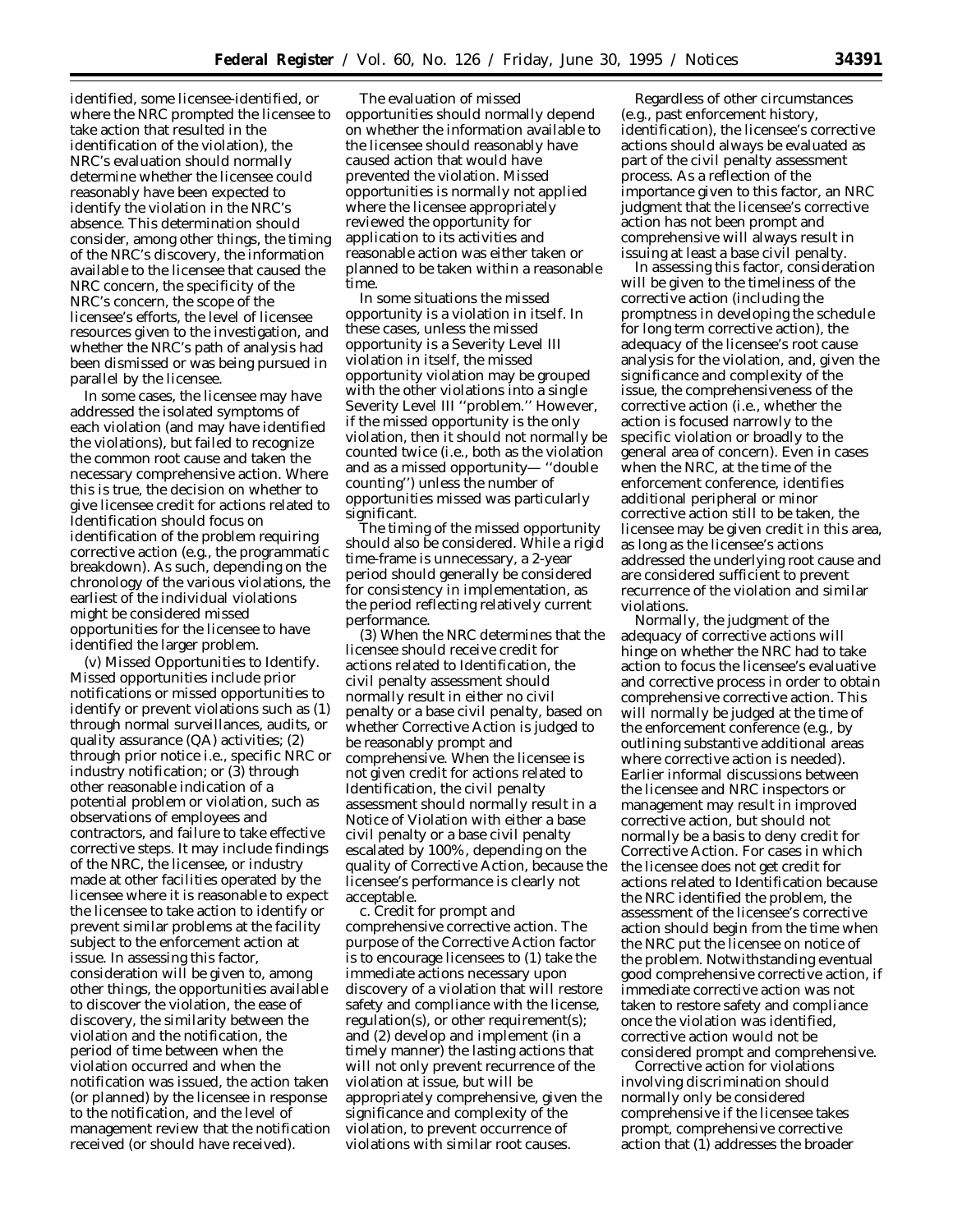environment for raising safety concerns in the workplace, and (2) provides a remedy for the particular discrimination at issue.

*d. Exercise of discretion.* As provided in Section VII, ''Exercise of Discretion,'' discretion may be exercised by either escalating or mitigating the amount of the civil penalty determined after applying the civil penalty adjustment factors to ensure that the proposed civil penalty reflects the NRC's concern regarding the violation at issue and that it conveys the appropriate message to the licensee. However, in no instance will a civil penalty for any one violation exceed \$100,000 per day.

TABLE 1A.—Base Civil Penalties

| a. Power reactors<br>b. Fuel fabricators, industrial                                                                                                              | \$100,000 |
|-------------------------------------------------------------------------------------------------------------------------------------------------------------------|-----------|
| processors, and independent<br>spent fuel and monitored re-<br>trievable storage installations<br>c. Test reactors, mills and ura-<br>nium conversion facilities, | 25,000    |
| contractors, vendors, waste<br>disposal licensees, and in-<br>dustrial radiographers<br>d. Research reactors, aca-<br>demic, medical, or other ma-                | 10.000    |
| terial licensee <sup>1</sup>                                                                                                                                      |           |

1This applies to nonprofit institutions not otherwise categorized in this table, mobile nuclear services, nuclear pharmacies, and physician offices.

TABLE 1B.—BASE CIVIL PENALTIES

| Severity level | Base civil pen-<br>alty amount (Per-<br>cent of amount<br>listed in Table<br>1 A ) |
|----------------|------------------------------------------------------------------------------------|
|                | 100<br>80<br>50                                                                    |

*C. Orders.* An order is a written NRC directive to modify, suspend, or revoke a license; to cease and desist from a given practice or activity; or to take such other action as may be proper (see 10 CFR 2.202). Orders may also be issued in lieu of, or in addition to, civil penalties, as appropriate for Severity Level I, II, or III violations. Orders may be issued as follows:

1. License Modification orders are issued when some change in licensee equipment, procedures, personnel, or management controls is necessary.

2. Suspension Orders may be used:

(a) To remove a threat to the public health and safety, common defense and security, or the environment;

(b) To stop facility construction when, (i) Further work could preclude or

significantly hinder the identification or

correction of an improperly constructed safety-related system or component; or

(ii) The licensee's quality assurance program implementation is not adequate to provide confidence that construction activities are being properly carried out;

(c) When the licensee has not responded adequately to other enforcement action;

(d) When the licensee interferes with the conduct of an inspection or investigation; or

(e) For any reason not mentioned above for which license revocation is legally authorized.

Suspensions may apply to all or part of the licensed activity. Ordinarily, a licensed activity is not suspended (nor is a suspension prolonged) for failure to comply with requirements where such failure is not willful and adequate corrective action has been taken.

3. Revocation Orders may be used:

(a) When a licensee is unable or unwilling to comply with NRC requirements;

(b) When a licensee refuses to correct a violation;

(c) When licensee does not respond to a Notice of Violation where a response was required;

(d) When a licensee refuses to pay an applicable fee under the Commission's regulations; or

(e) For any other reason for which revocation is authorized under section 186 of the Atomic Energy Act (e.g., any condition which would warrant refusal of a license on an original application).

4. Cease and Desist Orders may be used to stop an unauthorized activity that has continued after notification by the NRC that the activity is unauthorized.

5. Orders to unlicensed persons, including vendors and contractors, and employees of any of them, are used when the NRC has identified deliberate misconduct that may cause a licensee to be in violation of an NRC requirement or where incomplete or inaccurate information is deliberately submitted or where the NRC loses its reasonable assurance that the licensee will meet NRC requirements with that person involved in licensed activities.

Unless a separate response is warranted pursuant to 10 CFR 2.201, a Notice of Violation need not be issued where an order is based on violations described in the order. The violations described in an order need not be categorized by severity level.

Orders are made effective immediately, without prior opportunity for hearing, whenever it is determined that the public health, interest, or safety so requires, or when the order is responding to a violation involving

willfulness. Otherwise, a prior opportunity for a hearing on the order is afforded. For cases in which the NRC believes a basis could reasonably exist for not taking the action as proposed, the licensee will ordinarily be afforded an opportunity to show why the order should not be issued in the proposed manner by way of a Demand for Information. (See 10 CFR 2.204)

*D. Related administrative actions.* In addition to the formal enforcement actions, Notices of Violation, civil penalties, and orders, the NRC also uses administrative actions, such as Notices of Deviation, Notices of Nonconformance, Confirmatory Action Letters, Letters of Reprimand, and Demands for Information to supplement its enforcement program. The NRC expects licensees and vendors to adhere to any obligations and commitments resulting from these actions and will not hesitate to issue appropriate orders to ensure that these obligations and commitments are met.

1. Notices of Deviation are written notices describing a licensee's failure to satisfy a commitment where the commitment involved has not been made a legally binding requirement. A Notice of Deviation requests a licensee to provide a written explanation or statement describing corrective steps taken (or planned), the results achieved, and the date when corrective action will be completed.

2. Notices of Nonconformance are written notices describing vendor's failures to meet commitments which have not been made legally binding requirements by NRC. An example is a commitment made in a procurement contract with a licensee as required by 10 CFR Part 50, Appendix B. Notices of Nonconformances request non-licensees to provide written explanations or statements describing corrective steps (taken or planned), the results achieved, the dates when corrective actions will be completed, and measures taken to preclude recurrence.

3. Confirmatory Action Letters are letters confirming a licensee's or vendor's agreement to take certain actions to remove significant concerns about health and safety, safeguards, or the environment.

4. Letters of Reprimand are letters addressed to individuals subject to Commission jurisdiction identifying a significant deficiency in their performance of licensed activities.

5. Demands for Information are demands for information from licensees or other persons for the purpose of enabling the NRC to determine whether an order or other enforcement action should be issued.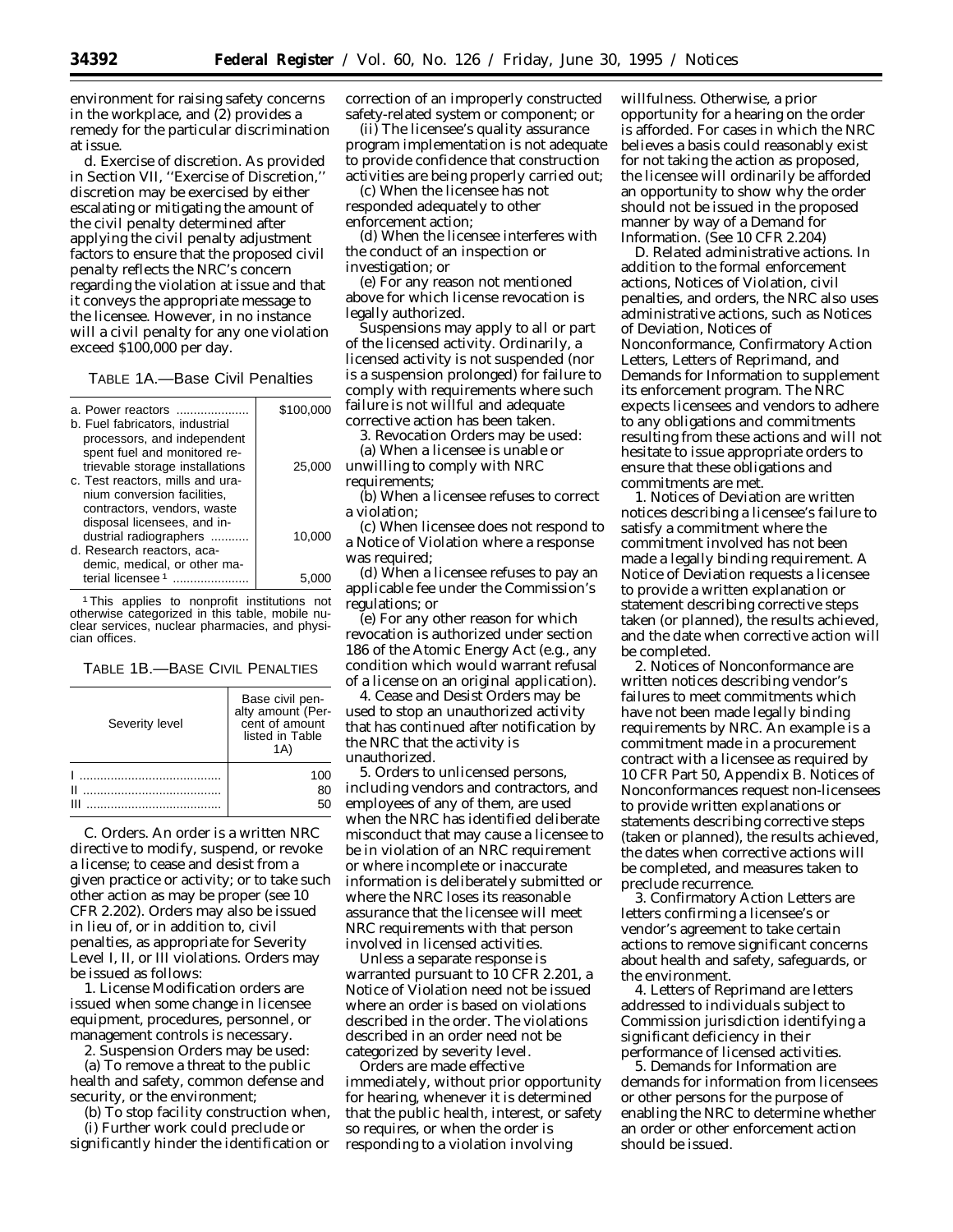# **VII. Exercise of Discretion**

Notwithstanding the normal guidance contained in this policy, as provided in Section III, ''Responsibilities,'' the NRC may choose to exercise discretion and either escalate or mitigate enforcement sanctions within the Commission's statutory authority to ensure that the resulting enforcement action appropriately reflects the level of NRC concern regarding the violation at issue and conveys the appropriate message to the licensee.

# *A. Escalation of Enforcement Sanctions*

The NRC considers violations categorized at Severity Level I, II, or III to be of significant regulatory concern. If the application of the normal guidance in this policy does not result in an appropriate sanction, with the approval of the appropriate Deputy Executive Director and consultation with the EDO and Commission, as warranted, the NRC may apply its full enforcement authority where the action is warranted. NRC action may include (1) escalating civil penalties, (2) issuing appropriate orders, and (3) assessing civil penalties for continuing violations on a per day basis, up to the statutory limit of \$100,000 per violation, per day.

1. Civil penalties. Notwithstanding the outcome of the normal civil penalty assessment process addressed in Section VI.B, the NRC may exercise discretion by either proposing a civil penalty where application of the factors would otherwise result in zero penalty or by escalating the amount of the resulting civil penalty (i.e., base or twice the base civil penalty) to ensure that the proposed civil penalty reflects the significance of the circumstances and conveys the appropriate regulatory message to the licensee. Consultation with the Commission is required if the deviation in the amount of the civil penalty proposed under this discretion from the amount of the civil penalty assessed under the normal process is more than two times the base civil penalty shown in Tables 1A and 1B. Examples when this discretion should be considered include, but are not limited to the following:

(a) Problems categorized at Severity Level I or II;

(b) Overexposures, or releases of radiological material in excess of NRC requirements;

(c) Situations involving particularly poor licensee performance, or involving willfulness;

(d) Situations when the licensee's previous enforcement history has been particularly poor, or when the current violation is directly repetitive of an earlier violation;

(e) Situations when the excessive duration of a problem has resulted in a substantial increase in risk;

(f) Situations when the licensee made a conscious decision to be in noncompliance in order to obtain an economic benefit; or

(g) Cases involving the loss of a source. In addition, unless the licensee self-identifies and reports the loss to the NRC, these cases should normally result in a civil penalty in an amount at least in the order of the cost of an authorized disposal of the material or of the transfer of the material to an authorized recipient.

2. Orders. The NRC may, where necessary or desirable, issues orders in conjunction with or in lieu of civil penalties to achieve or formalize corrective actions and to deter further recurrence of serious violations.

3. Daily civil penalties. In order to recognize the added technical safety significance or regulatory significance for those cases where a very strong message is warranted for a significant violation that continues for more than one day, the NRC may exercise discretion and assess a separate violation and attendant civil penalty up to the statutory limit of \$100,000 for each day the violation continues. The NRC may exercise this discretion if a licensee was aware or clearly should have been aware of a violation, or if the licensee had an opportunity to identify and correct the violation but failed to do so.

#### *B. Mitigation of Enforcement Sanctions*

The NRC may exercise discretion and refrain from issuing a civil penalty and/ or a Notice of Violation, if the outcome of the normal process described in Section VI.B does not result in a sanction consistent with an appropriate regulatory message. In addition, even if the NRC exercises this discretion, when the licensee failed to make a required report to the NRC, a separate enforcement action will normally be issued for the licensee's failure to make a required report. The approval of the Director, Office of Enforcement, with consultation with the appropriate Deputy Executive Director as warranted, is required for exercising discretion of the type described in Section VII.B.1.b where a willful violation is involved, and of the types described in Sections VII.B.2 through VII.B.5. Commission consultation is required for exercising discretion of the type described in Section VII.B.2 and the approval of the appropriate Deputy Executive Director and Commission notification is required for exercising the discretion of the type described in Section VII.B.6. Examples

when discretion should be considered for departing from the normal approach in Section VI.B include but are not limited to the following:

1. Licensee-Identified Severity Level IV Violations. The NRC, with the approval of the Regional Administrator or his designee, may refrain from issuing a Notice of Violation for a Severity Level IV violation that is documented in an inspection report (or official field notes for some material cases) and described therein as a Non-Cited Violation (NCV) provided that the inspection report includes a brief description of the corrective action and that the violation meets all of the following criteria:

(a) It was identified by the licensee, including identification through an event;

(b) It was not a violation that could reasonably be expected to have been prevented by the licensee's corrective action for a previous violation or a previous licensee finding that occurred within the past 2 years of the inspection at issue, or the period within the last two inspections, whichever is longer;

(c) It was or will be corrected within a reasonable time, by specific corrective action committed to by the licensee by the end of the inspection, including immediate corrective action and comprehensive corrective action to prevent recurrence;

(d) It was not a willful violation or if it was a willful violation;

(i) The information concerning the violation, if not required to be reported, was promptly provided to appropriate NRC personnel, such as a resident inspector or regional section or branch chief;

(ii) The violation involved the acts of a low-level individual (and not a licensee official as defined in Section IV.C);

(iii) The violation appears to be the isolated action of the employee without management involvement and the violation was not caused by lack of management oversight as evidenced by either a history of isolated willful violations or a lack of adequate audits or supervision of employees; and

(iv) Significant remedial action commensurate with the circumstances was taken by the licensee such that it demonstrated the seriousness of the violation to other employees and contractors, thereby creating a deterrent effect within the licensee's organization. Although removal of the employee from licensed activities is not necessarily required, substantial disciplinary action is expected.

2. Violations Identified During Extended Shutdowns or Work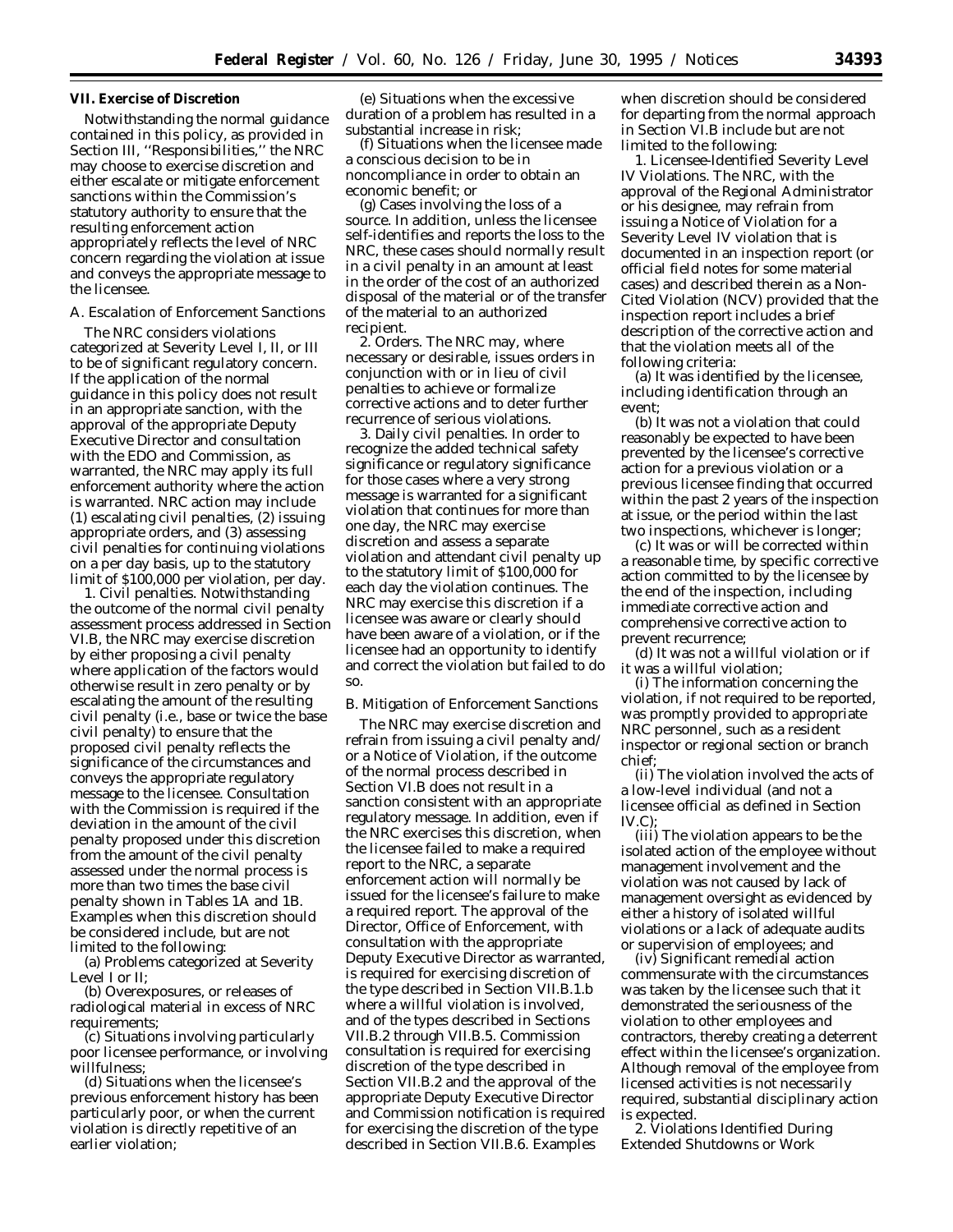Stoppages. The NRC may refrain from issuing a Notice of Violation or a proposed civil penalty for a violation that is identified after (i) the NRC has taken significant enforcement action based upon a major safety event contributing to an extended shutdown of an operating reactor or a material licensee (or a work stoppage at a construction site), or (ii) the licensee enters an extended shutdown or work stoppage related to generally poor performance over a long period of time, provided that the violation is documented in an inspection report (or official field notes for some material cases) and that it meets all of the following criteria:

(a) It was either licensee-identified as a result of a comprehensive program for problem identification and correction that was developed in response to the shutdown or identified as a result of an employee allegation to the licensee; (If the NRC identifies the violation and all of the other criteria are met, the NRC should determine whether enforcement action is necessary to achieve remedial action, or if discretion may still be appropriate.)

(b) It is based upon activities of the licensee prior to the events leading to the shutdown;

(c) It would not be categorized at a severity level higher than Severity Level II;

(d) It was not willful; and

(e) The licensee's decision to restart the plant requires NRC concurrence.

3. Violations Involving Old Design Issues. The NRC may refrain from proposing a civil penalty for a Severity Level II or III violation involving a past problem, such as in engineering, design, or installation, provided that the violation is documented in an inspection report (or official field notes for some material cases) that includes a description of the corrective action and that it meets all of the following criteria:

(a) It was licensee-identified as a result of its voluntary initiative;

(b) It was or will be corrected, including immediate corrective action and long term comprehensive corrective action to prevent recurrence, within a reasonable time following identification (this action should involve expanding the initiative, as necessary, to identify other failures caused by similar root causes); and

(c) It was not likely to be identified (after the violation occurred) by routine licensee efforts such as normal surveillance or quality assurance (QA) activities.

In addition, the NRC may refrain from issuing a Notice of Violation for cases that meet the above criteria provided the

violation was caused by conduct that is not reasonably linked to present performance (normally, violations that are at least 3 years old or violations occurring during plant construction) and there had not been prior notice so that the licensee should have reasonably identified the violation earlier. This exercise of discretion is to place a premium on licensees initiating efforts to identify and correct subtle violations that are not likely to be identified by routine efforts before degraded safety systems are called upon to work.

4. Violations Identified Due to Previous Escalated Enforcement Action. The NRC may refrain from issuing a Notice of Violation or a proposed civil penalty for a violation that is identified after the NRC has taken escalated enforcement action for a Severity Level II or III violation, provided that the violation is documented in an inspection report (or official field notes for some material cases) that includes a description of the corrective action and that it meets all of the following criteria:

(a) It was licensee-identified as part of the corrective action for the previous escalated enforcement action;

(b) It has the same or similar root cause as the violation for which escalated enforcement action was issued;

(c) It does not substantially change the safety significance or the character of the regulatory concern arising out of the initial violation; and

(d) It was or will be corrected, including immediate corrective action and long term comprehensive corrective action to prevent recurrence, within a reasonable time following identification.

5. Violations Involving Certain Discrimination Issues. Enforcement discretion may be exercised for discrimination cases when a licensee who, without the need for government intervention, identifies an issue of discrimination and takes prompt, comprehensive, and effective corrective action to address both the particular situation and the overall work environment for raising safety concerns. Similarly, enforcement may not be warranted where a complaint is filed with the Department of Labor (DOL) under Section 211 of the Energy Reorganization Act of 1974, as amended, but the licensee settles the matter before the DOL makes an initial finding of discrimination and addresses the overall work environment. Alternatively, if a finding of discrimination is made, the licensee may choose to settle the case before the evidentiary hearing begins. In such cases, the NRC may exercise its discretion not to take enforcement

action when the licensee has addressed the overall work environment for raising safety concerns and has publicized that a complaint of discrimination for engaging in protected activity was made to the DOL, that the matter was settled to the satisfaction of the employee (the terms of the specific settlement agreement need not be posted), and that, if the DOL Area Office found discrimination, the licensee has taken action to positively reemphasize that discrimination will not be tolerated. Similarly, the NRC may refrain from taking enforcement action if a licensee settles a matter promptly after a person comes to the NRC without going to the DOL. Such discretion would normally not be exercised in cases in which the licensee does not appropriately address the overall work environment (*e.g.*, by using training, postings, revised policies or procedures, any necessary disciplinary action, etc., to communicate its policy against discrimination) or in cases that involve: allegations of discrimination as a result of providing information directly to the NRC, allegations of discrimination caused by a manager above first-line supervisor (consistent with current Enforcement Policy classification of Severity Level I or II violations), allegations of discrimination where a history of findings of discrimination (by the DOL or the NRC) or settlements suggests a programmatic rather than an isolated discrimination problem, or allegations of discrimination which appear particularly blatant or egregious.

6. Violations Involving Special Circumstances. Notwithstanding the outcome of the normal civil penalty assessment process addressed in Section VI.B, as provided in Section III, ''Responsibilities,'' the NRC may reduce or refrain from issuing a civil penalty or a Notice of Violation for a Severity Level II or III violation based on the merits of the case after considering the guidance in this statement of policy and such factors as the age of the violation, the safety significance of the violation, the overall sustained performance of the licensee has been particularly good, and other relevant circumstances, including any that may have changed since the violation. This discretion is expected to be exercised only where application of the normal guidance in the policy is unwarranted.

# *C. Exercise of Discretion for an Operating Facility*

On occasion, circumstances may arise where a licensee's compliance with a Technical Specification (TS) Limiting Condition for Operation or with other license conditions would involve an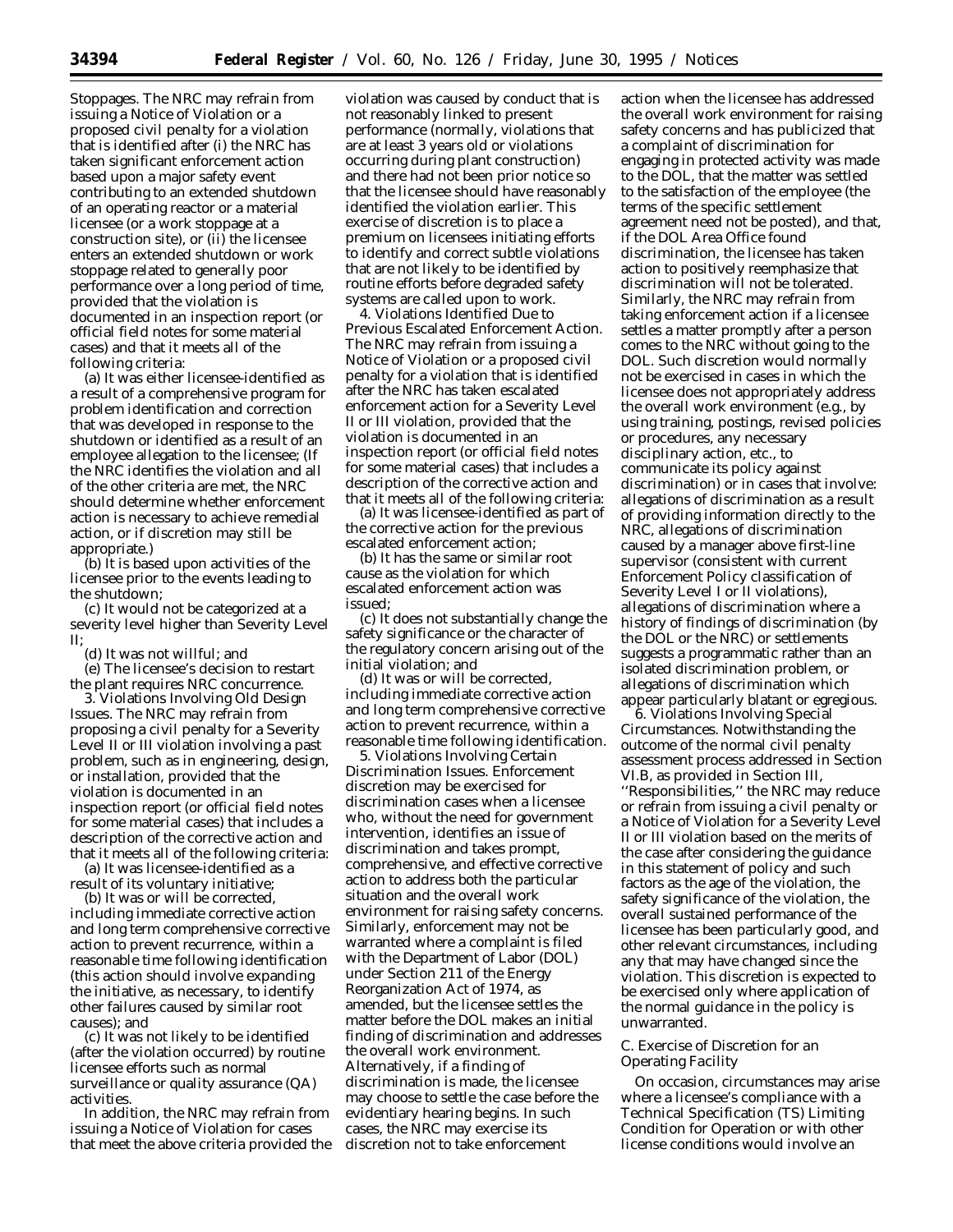unnecessary plant transient or performance of testing, inspection, or system realignment that is inappropriate with the specific plant conditions, or unnecessary delays in plant startup without a corresponding health and safety benefit. In these circumstances, the NRC staff may choose not to enforce the applicable TS or other license condition. This enforcement discretion, designated as a Notice of Enforcement Discretion (NOED), will only be exercised if the NRC staff is clearly satisfied that the action is consistent with protecting the public health and safety. A licensee seeking the issuance of a NOED must provide a written justification, or in circumstances where good cause is shown, oral justification followed as soon as possible by written justification, which documents the safety basis for the request and provides whatever other information the NRC staff deems necessary in making a decision on whether or not to issue a NOED.

The appropriate Regional Administrator, or his or her designee, may issue a NOED where the noncompliance is temporary and nonrecurring when an amendment is not practical. The Director, Office of Nuclear Reactor Regulation, or his or her designee, may issue a NOED if the expected noncompliance will occur during the brief period of time it requires the NRC staff to process an emergency or exigent license amendment under the provisions of 10 CFR  $50.91(a)(5)$  or  $(6)$ . The person exercising enforcement discretion will document the decision.

For an operating plant, this exercise of enforcement discretion is intended to minimize the potential safety consequences of unnecessary plant transients with the accompanying operational risks and impacts or to eliminate testing, inspection, or system realignment which is inappropriate for the particular plant conditions. For plants in a shutdown condition, exercising enforcement discretion is intended to reduce shutdown risk by, again, avoiding testing, inspection or system realignment which is inappropriate for the particular plant conditions, in that, it does not provide a safety benefit or may, in fact, be detrimental to safety in the particular plant condition. Exercising enforcement discretion for plants attempting to startup is less likely than exercising it for an operating plant, as simply delaying startup does not usually leave the plant in a condition in which it could experience undesirable transients. In such cases, the Commission would expect that discretion would be

exercised with respect to equipment or systems only when it has at least concluded that, notwithstanding the conditions of the license: (1) The equipment or system does not perform a safety function in the mode in which operation is to occur; (2) the safety function performed by the equipment or system is of only marginal safety benefit, provided remaining in the current mode increases the likelihood of an unnecessary plant transient; or (3) the TS or other license condition requires a test, inspection or system realignment that is inappropriate for the particular plant conditions, in that it does not provide a safety benefit, or may, in fact, be detrimental to safety in the particular plant condition.

The decision to exercise enforcement discretion does not change the fact that a violation will occur nor does it imply that enforcement discretion is being exercised for any violation that may have led to the violation at issue. In each case where the NRC staff has chosen to issue a NOED, enforcement action will normally be taken for the root causes, to the extent violations were involved, that led to the noncompliance for which enforcement discretion was used. The enforcement action is intended to emphasize that licensees should not rely on the NRC's authority to exercise enforcement discretion as a routine substitute for compliance or for requesting a license amendment.

Finally, it is expected that the NRC staff will exercise enforcement discretion in this area infrequently. Although a plant must shut down, refueling activities may be suspended, or plant startup may be delayed, absent the exercise of enforcement discretion, the NRC staff is under no obligation to take such a step merely because it has been requested. The decision to forego enforcement is discretionary. When enforcement discretion is to be exercised, it is to be exercised only if the NRC staff is clearly satisfied that such action is warranted from a health and safety perspective.

# **VIII. Enforcement Actions Involving Individuals**

Enforcement actions involving individuals, including licensed operators, are significant personnel actions, which will be closely controlled and judiciously applied. An enforcement action involving an individual will normally be taken only when the NRC is satisfied that the individual fully understood, or should have understood, his or her responsibility; knew, or should have known, the required actions; and

knowingly, or with careless disregard (i.e., with more than mere negligence) failed to take required actions which have actual or potential safety significance. Most transgressions of individuals at the level of Severity Level III or IV violations will be handled by citing only the facility licensee.

More serious violations, including those involving the integrity of an individual (e.g., lying to the NRC) concerning matters within the scope of the individual's responsibilities, will be considered for enforcement action against the individual as well as against the facility licensee. Action against the individual, however, will not be taken if the improper action by the individual was caused by management failures. The following examples of situations illustrate this concept:

• Inadvertent individual mistakes resulting from inadequate training or guidance provided by the facility licensee.

• Inadvertently missing an insignificant procedural requirement when the action is routine, fairly uncomplicated, and there is no unusual circumstance indicating that the procedures should be referred to and followed step-by-step.

• Compliance with an express direction of management, such as the Shift Supervisor or Plant Manager, resulted in a violation unless the individual did not express his or her concern or objection to the direction.

• Individual error directly resulting from following the technical advice of an expert unless the advice was clearly unreasonable and the licensed individual should have recognized it as such.

• Violations resulting from inadequate procedures unless the individual used a faulty procedure knowing it was faulty and had not attempted to get the procedure corrected.

Listed below are examples of situations which could result in enforcement actions involving individuals, licensed or unlicensed. If the actions described in these examples are taken by a licensed operator or taken deliberately by an unlicensed individual, enforcement action may be taken directly against the individual. However, violations involving willful conduct not amounting to deliberate action by an unlicensed individual in these situations may result in enforcement action against a licensee that may impact an individual. The situations include, but are not limited to, violations that involve:

• Willfully causing a licensee to be in violation of NRC requirements.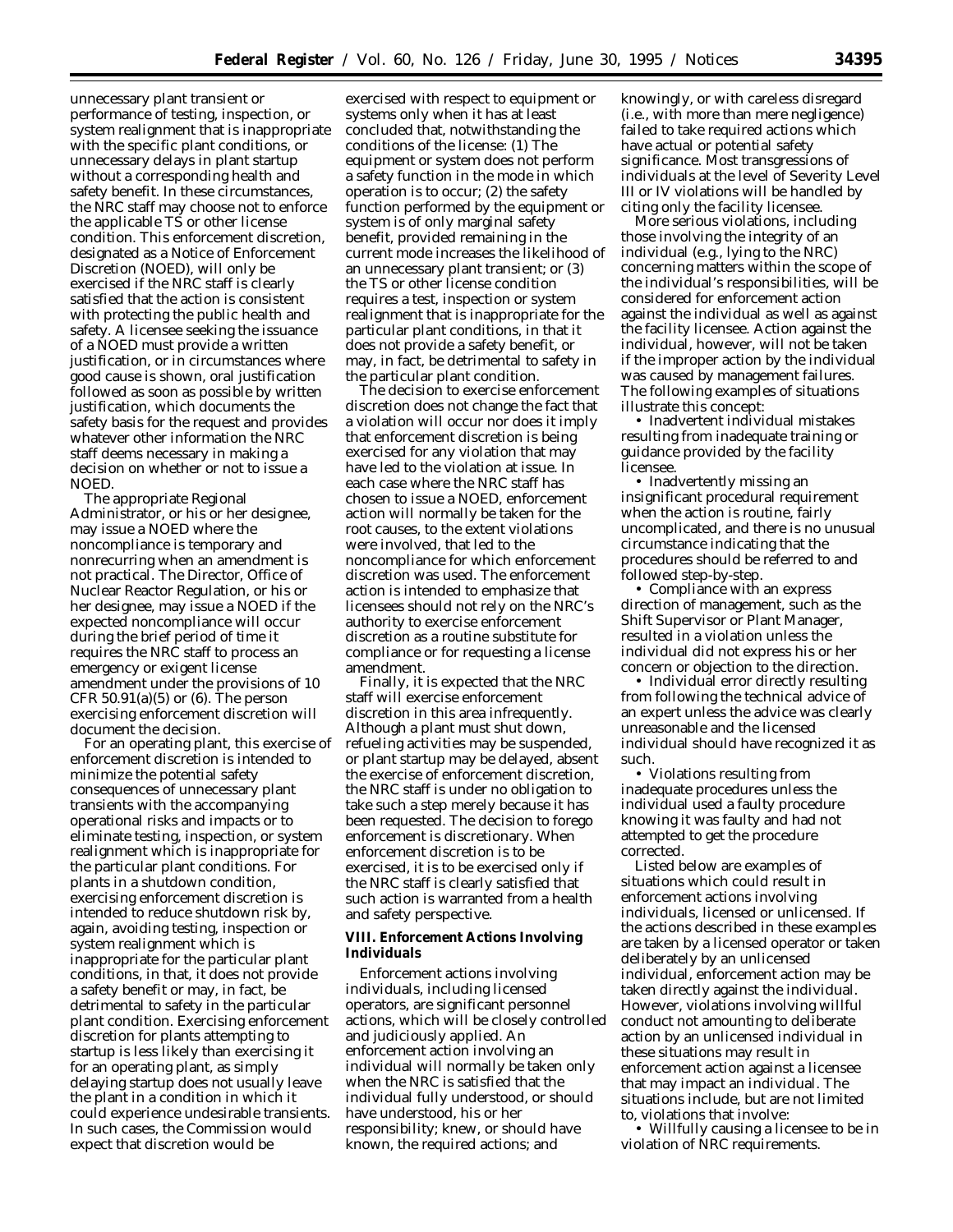• Willfully taking action that would have caused a licensee to be in violation of NRC requirements but the action did not do so because it was detected and corrective action was taken.

• Recognizing a violation of

procedural requirements and willfully not taking corrective action.

• Willfully defeating alarms which have safety significance.

• Unauthorized abandoning of reactor controls.

• Dereliction of duty.

• Falsifying records required by NRC regulations or by the facility license.

• Willfully providing, or causing a licensee to provide, an NRC inspector or investigator with inaccurate or incomplete information on a matter material to the NRC.

• Willfully withholding safety significant information rather than making such information known to appropriate supervisory or technical personnel in the licensee's organization.

• Submitting false information and as a result gaining unescorted access to a nuclear power plant.

• Willfully providing false data to a licensee by a contractor or other person who provides test or other services, when the data affects the licensee's compliance with 10 CFR part 50, appendix B, or other regulatory requirement.

• Willfully providing false certification that components meet the requirements of their intended use, such as ASME Code.

• Willfully supplying, by vendors of equipment for transportation of radioactive material, casks that do not comply with their certificates of compliance.

• Willfully performing unauthorized bypassing of required reactor or other facility safety systems.

• Willfully taking actions that violate Technical Specification Limiting Conditions for Operation or other license conditions (enforcement action for a willful violation will not be taken if that violation is the result of action taken following the NRC's decision to forego enforcement of the Technical Specification or other license condition or if the operator meets the requirements of 10 CFR 50.54 (x), (i.e., unless the operator acted unreasonably considering all the relevant circumstances surrounding the emergency.)

Normally, some enforcement action is taken against a licensee for violations caused by significant acts of wrongdoing by its employees, contractors, or contractors' employees. In deciding whether to issue an enforcement action to an unlicensed person as well as to the

licensee, the NRC recognizes that judgments will have to be made on a case by case basis. In making these decisions, the NRC will consider factors such as the following:

1. The level of the individual within the organization.

2. The individual's training and experience as well as knowledge of the potential consequences of the wrongdoing.

3. The safety consequences of the misconduct.

4. The benefit to the wrongdoer, e.g., personal or corporate gain.

5. The degree of supervision of the individual, i.e., how closely is the individual monitored or audited, and the likelihood of detection (such as a radiographer working independently in the field as contrasted with a team activity at a power plant).

6. The employer's response, e.g., disciplinary action taken.

7. The attitude of the wrongdoer, e.g., admission of wrongdoing, acceptance of responsibility.

8. The degree of management responsibility or culpability.

9. Who identified the misconduct. Any proposed enforcement action involving individuals must be issued with the concurrence of the appropriate Deputy Executive Director. The particular sanction to be used should be determined on a case-by-case basis.10 Notices of Violation and Orders are examples of enforcement actions that may be appropriate against individuals. The administrative action of a Letter of Reprimand may also be considered. In addition, the NRC may issue Demands for Information to gather information to enable it to determine whether an order or other enforcement action should be issued.

Orders to NRC-licensed reactor operators may involve suspension for a specified period, modification, or revocation of their individual licenses. Orders to unlicensed individuals might include provisions that would:

• Prohibit involvement in NRC licensed activities for a specified period of time (normally the period of suspension would not exceed 5 years) or until certain conditions are satisfied, e.g., completing specified training or meeting certain qualifications.

• Require notification to the NRC before resuming work in licensed activities.

• Require the person to tell a prospective employer or customer engaged in licensed activities that the person has been subject to an NRC order.

In the case of a licensed operator's failure to meet applicable fitness-forduty requirements (10 CFR 55.53(j)), the NRC may issue a Notice of Violation or a civil penalty to the Part 55 licensee, or an order to suspend, modify, or revoke the Part 55 license. These actions may be taken the first time a licensed operator fails a drug or alcohol test, that is, receives a confirmed positive test that exceeds the cutoff levels of 10 CFR Part 26 or the facility licensee's cutoff levels, if lower. However, normally only a Notice of Violation will be issued for the first confirmed positive test in the absence of aggravating circumstances such as errors in the performance of licensed duties or evidence of prolonged use. In addition, the NRC intends to issue an order to suspend the Part 55 license for up to 3 years the second time a licensed operator exceeds those cutoff levels. In the event there are less than 3 years remaining in the term of the individual's license, the NRC may consider not renewing the individual's license or not issuing a new license after the three year period is completed. The NRC intends to issue an order to revoke the Part 55 license the third time a licensed operator exceeds those cutoff levels. A licensed operator or applicant who refuses to participate in the drug and alcohol testing programs established by the facility licensee or who is involved in the sale, use, or possession of an illegal drug is also subject to license suspension, revocation, or denial.

In addition, the NRC may take enforcement action against a licensee that may impact an individual, where the conduct of the individual places in question the NRC's reasonable assurance that licensed activities will be properly conducted. The NRC may take enforcement action for reasons that would warrant refusal to issue a license on an original application. Accordingly, appropriate enforcement actions may be taken regarding matters that raise issues of integrity, competence, fitness-forduty, or other matters that may not necessarily be a violation of specific Commission requirements.

In the case of an unlicensed person, whether a firm or an individual, an order modifying the facility license may

<sup>10</sup>Except for individuals subject to civil penalties under section 206 of the Energy Reorganization Act of 1974, as amended, NRC will not normally impose a civil penalty against an individual. However, section 234 of the Atomic Energy Act (AEA) gives the Commission authority to impose civil penalties on ''any person.'' ''Person'' is broadly defined in Section 11s of the AEA to include individuals, a variety of organizations, and any representatives or agents. This gives the Commission authority to impose civil penalties on employees of licensees or on separate entities when a violation of a requirement directly imposed on them is committed.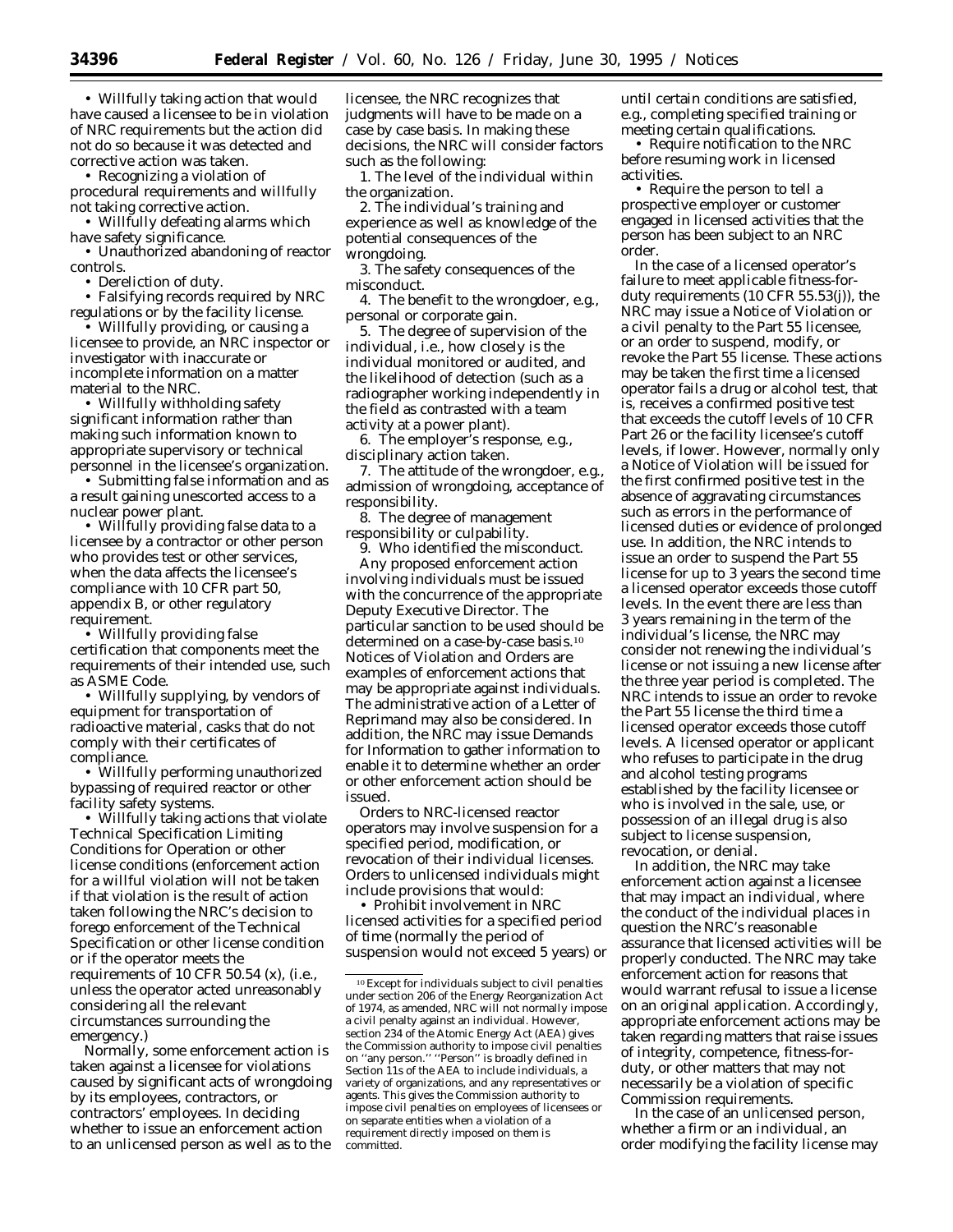be issued to require (1) The removal of the person from all licensed activities for a specified period of time or indefinitely, (2) prior notice to the NRC before utilizing the person in licensed activities, or (3) the licensee to provide notice of the issuance of such an order to other persons involved in licensed activities making reference inquiries. In addition, orders to employers might require retraining, additional oversight, or independent verification of activities performed by the person, if the person is to be involved in licensed activities.

# **IX. Inaccurate and Incomplete Information**

A violation of the regulations involving submittal of incomplete and/ or inaccurate information, whether or not considered a material false statement, can result in the full range of enforcement sanctions. The labeling of a communication failure as a material false statement will be made on a caseby-case basis and will be reserved for egregious violations. Violations involving inaccurate or incomplete information or the failure to provide significant information identified by a licensee normally will be categorized based on the guidance herein, in Section IV, ''Severity of Violations,'' and in Supplement VII.

The Commission recognizes that oral information may in some situations be inherently less reliable than written submittals because of the absence of an opportunity for reflection and management review. However, the Commission must be able to rely on oral communications from licensee officials concerning significant information. Therefore, in determining whether to take enforcement action for an oral statement, consideration may be given to factors such as (1) The degree of knowledge that the communicator should have had, regarding the matter, in view of his or her position, training, and experience; (2) the opportunity and time available prior to the communication to assure the accuracy or completeness of the information; (3) the degree of intent or negligence, if any, involved; (4) the formality of the communication; (5) the reasonableness of NRC reliance on the information; (6) the importance of the information which was wrong or not provided; and (7) the reasonableness of the explanation for not providing complete and accurate information.

Absent at least careless disregard, an incomplete or inaccurate unsworn oral statement normally will not be subject to enforcement action unless it involves significant information provided by a licensee official. However, enforcement

action may be taken for an unintentionally incomplete or inaccurate oral statement provided to the NRC by a licensee official or others on behalf of a licensee, if a record was made of the oral information and provided to the licensee thereby permitting an opportunity to correct the oral information, such as if a transcript of the communication or meeting summary containing the error was made available to the licensee and was not subsequently corrected in a timely manner.

When a licensee has corrected inaccurate or incomplete information, the decision to issue a Notice of Violation for the initial inaccurate or incomplete information normally will be dependent on the circumstances, including the ease of detection of the error, the timeliness of the correction, whether the NRC or the licensee identified the problem with the communication, and whether the NRC relied on the information prior to the correction. Generally, if the matter was promptly identified and corrected by the licensee prior to reliance by the NRC, or before the NRC raised a question about the information, no enforcement action will be taken for the initial inaccurate or incomplete information. On the other hand, if the misinformation is identified after the NRC relies on it, or after some question is raised regarding the accuracy of the information, then some enforcement action normally will be taken even if it is in fact corrected. However, if the initial submittal was accurate when made but later turns out to be erroneous because of newly discovered information or advance in technology, a citation normally would not be appropriate if, when the new information became available or the advancement in technology was made, the initial submittal was corrected.

The failure to correct inaccurate or incomplete information which the licensee does not identify as significant normally will not constitute a separate violation. However, the circumstances surrounding the failure to correct may be considered relevant to the determination of enforcement action for the initial inaccurate or incomplete statement. For example, an unintentionally inaccurate or incomplete submission may be treated as a more severe matter if the licensee later determines that the initial submittal was in error and does not correct it or if there were clear opportunities to identify the error. If information not corrected was recognized by a licensee as significant, a separate citation may be made for the

failure to provide significant information. In any event, in serious cases where the licensee's actions in not correcting or providing information raise questions about its commitment to safety or its fundamental trustworthiness, the Commission may exercise its authority to issue orders modifying, suspending, or revoking the license. The Commission recognizes that enforcement determinations must be made on a case-by-case basis, taking into consideration the issues described in this section.

## **X. Enforcement Action Against Non-Licensees**

The Commission's enforcement policy is also applicable to non-licensees, including employees of licensees, to contractors and subcontractors, and to employees of contractors and subcontractors, who knowingly provide components, equipment, or other goods or services that relate to a licensee's activities subject to NRC regulation. The prohibitions and sanctions for any of these persons who engage in deliberate misconduct or submission of incomplete or inaccurate information are provided in the rule on deliberate misconduct, e.g., 10 CFR 30.10 and 50.5.

Vendors of products or services provided for use in nuclear activities are subject to certain requirements designed to ensure that the products or services supplied that could affect safety are of high quality. Through procurement contracts with reactor licensees, vendors may be required to have quality assurance programs that meet applicable requirements including 10 CFR Part 50, Appendix B, and 10 CFR Part 71, Subpart H. Vendors supplying products or services to reactor, materials, and 10 CFR Part 71 licensees are subject to the requirements of 10 CFR Part 21 regarding reporting of defects in basic components.

When inspections determine that violations of NRC requirements have occurred, or that vendors have failed to fulfill contractual commitments (e.g., 10 CFR Part 50, Appendix B) that could adversely affect the quality of a safety significant product or service, enforcement action will be taken. Notices of Violation and civil penalties will be used, as appropriate, for licensee failures to ensure that their vendors have programs that meet applicable requirements. Notices of Violation will be issued for vendors that violate 10 CFR Part 21. Civil penalties will be imposed against individual directors or responsible officers of a vendor organization who knowingly and consciously fail to provide the notice required by 10 CFR 21.21(b)(1). Notices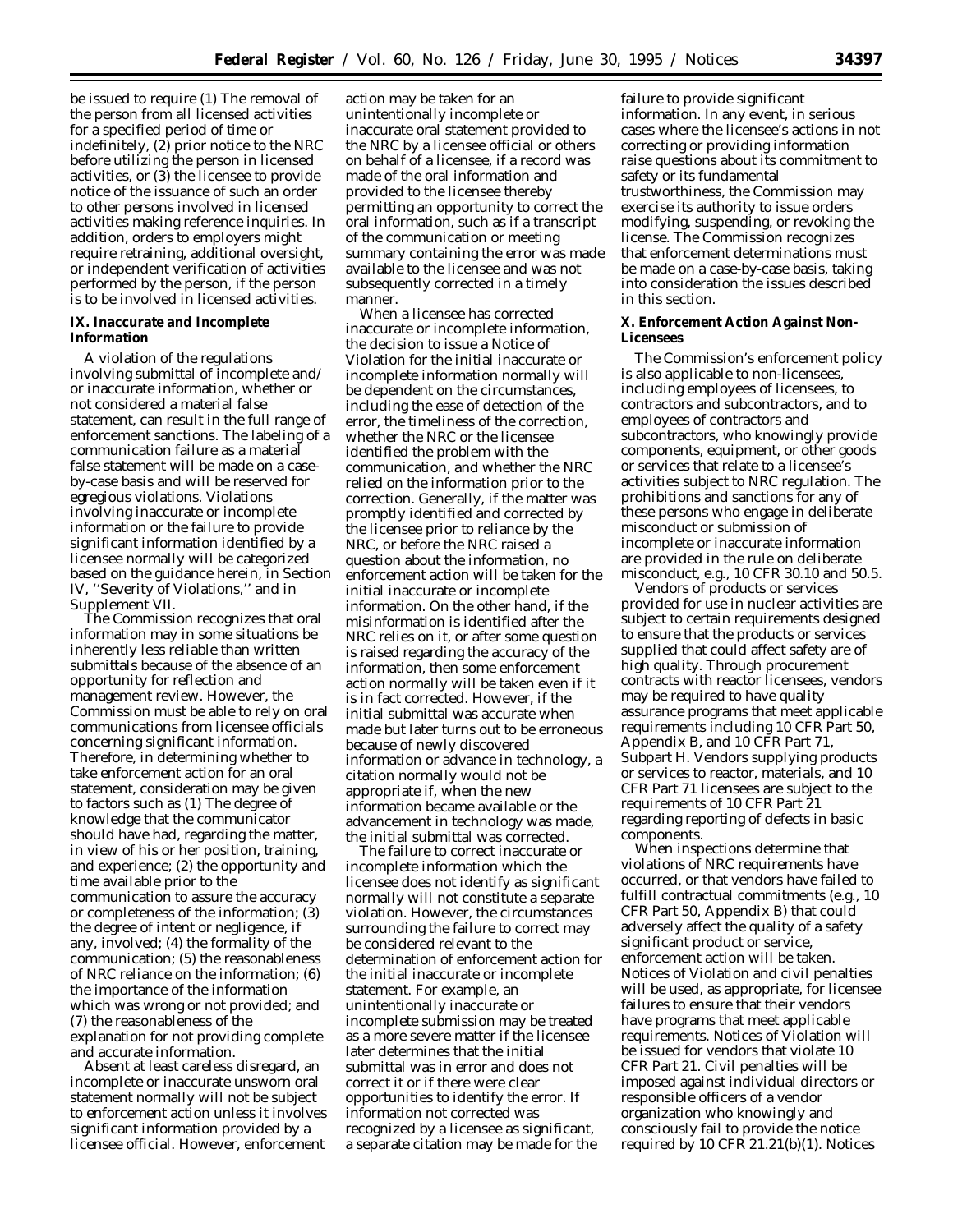of Nonconformance will be used for vendors which fail to meet commitments related to NRC activities.

# **XI. Referrals to the Department of Justice**

Alleged or suspected criminal violations of the Atomic Energy Act (and of other relevant Federal laws) are referred to the Department of Justice (DOJ) for investigation. Referral to the DOJ does not preclude the NRC from taking other enforcement action under this policy. However, enforcement actions will be coordinated with the DOJ in accordance with the Memorandum of Understanding between the NRC and the DOJ, 53 FR 50317 (December 14, 1988).

# **XII. Public Disclosure of Enforcement Actions**

Enforcement actions and licensees' responses, in accordance with 10 CFR 2.790, are publicly available for inspection. In addition, press releases are generally issued for orders and civil penalties and are issued at the same time the order or proposed imposition of the civil penalty is issued. In addition, press releases are usually issued when a proposed civil penalty is withdrawn or substantially mitigated by some amount. Press releases are not normally issued for Notices of Violation that are not accompanied by orders or proposed civil penalties.

### **XIII. Reopening Closed Enforcement Actions**

If significant new information is received or obtained by NRC which indicates that an enforcement sanction was incorrectly applied, consideration may be given, dependent on the circumstances, to reopening a closed enforcement action to increase or decrease the severity of a sanction or to correct the record. Reopening decisions will be made on a case-by-case basis, are expected to occur rarely, and require the specific approval of the appropriate Deputy Executive Director.

# **Supplement I—Reactor Operations**

This supplement provides examples of violations in each of the four severity levels as guidance in determining the appropriate severity level for violations in the area of reactor operations.

A. Severity Level I—Violations involving for example:

1. A Safety Limit, as defined in 10 CFR 50.36 and the Technical Specifications being exceeded;

2. A system 11 designed to prevent or mitigate a serious safety event not being able to perform its intended safety function 12 when actually called upon to work;

3. An accidental criticality; or

4. A licensed operator at the controls of a nuclear reactor, or a senior operator directing licensed activities, involved in procedural errors which result in, or exacerbate the consequences of, an alert or higher level emergency and who, as a result of subsequent testing, receives a confirmed positive test result for drugs or alcohol.

B. Severity Level II—Violations involving for example:

1. A system designed to prevent or mitigate serious safety events not being able to perform its intended safety function;

2. A licensed operator involved in the use, sale, or possession of illegal drugs or the consumption of alcoholic beverages, within the protected area; or

3. A licensed operator at the control of a nuclear reactor, or a senior operator directing licensed activities, involved in procedural errors and who, as a result of subsequent testing, receives a confirmed positive test result for drugs or alcohol.

C. Severity Level III—Violations involving for example:

1. A significant failure to comply with the Action Statement for a Technical Specification Limiting Condition for Operation where the appropriate action was not taken within the required time, such as:

(a) In a pressurized water reactor, in the applicable modes, having one highpressure safety injection pump inoperable for a period in excess of that allowed by the action statement; or

(b) In a boiling water reactor, one primary containment isolation valve inoperable for a period in excess of that allowed by the action statement.

2. A system designed to prevent or mitigate a serious safety event:

(a) Not being able to perform its intended function under certain conditions (e.g., safety system not operable unless offsite power is available; materials or components not environmentally qualified); or

(b) Being degraded to the extent that a detailed evaluation would be required to determine its operability (e.g., component parameters outside approved limits such as pump flow rates, heat exchanger transfer characteristics, safety valve lift setpoints, or valve stroke times);

3. Inattentiveness to duty on the part of licensed personnel;

4. Changes in reactor parameters that cause unanticipated reductions in margins of safety;

5. A significant failure to meet the requirements of 10 CFR 50.59, including a failure such that a required license amendment was not sought;

6. A licensee failure to conduct adequate oversight of vendors resulting in the use of products or services that are of defective or indeterminate quality and that have safety significance;

7. A breakdown in the control of licensed activities involving a number of violations that are related (or, if isolated, that are recurring violations) that collectively represent a potentially significant lack of attention or carelessness toward licensed responsibilities; or

8. A licensed operator's confirmed positive test for drugs or alcohol that does not result in a Severity Level I or II violation.

9. Equipment failures caused by inadequate or improper maintenance that substantially complicates recovery from a plant transient.

D. Severity Level IV—Violations involving for example:

1. A less significant failure to comply with the Action Statement for a Technical Specification Limiting Condition for Operation where the appropriate action was not taken within the required time, such as:

(a) In a pressurized water reactor, a 5% deficiency in the required volume of the condensate storage tank; or

(b) In a boiling water reactor, one subsystem of the two independent MSIV leakage control subsystems inoperable;

2. A failure to meet the requirements of 10 CFR 50.59 that does not result in a Severity Level I, II, or III violation;

3. A failure to meet regulatory requirements that have more than minor safety or environmental significance; or 4. A failure to make a required

Licensee Event Report.

# **Supplement II—Part 50 Facility Construction**

This supplement provides examples of violations in each of the four severity levels as guidance in determining the appropriate severity level for violations in the area of Part 50 facility construction.

A. Severity Level I—Violations involving structures or systems that are completed 13 in such a manner that they

<sup>&</sup>lt;sup>11</sup>The term "system" as used in these supplements, includes administrative and

managerial control systems, as well as physical systems.

<sup>12</sup> ''Intended safety function'' means the total safety function, and is not directed toward a loss of redundancy. A loss of one subsystem does not defeat the intended safety function as long as the other subsystem is operable.

<sup>13</sup>The term ''completed'' as used in this supplement means completion of construction including review and acceptance by the construction QA organization.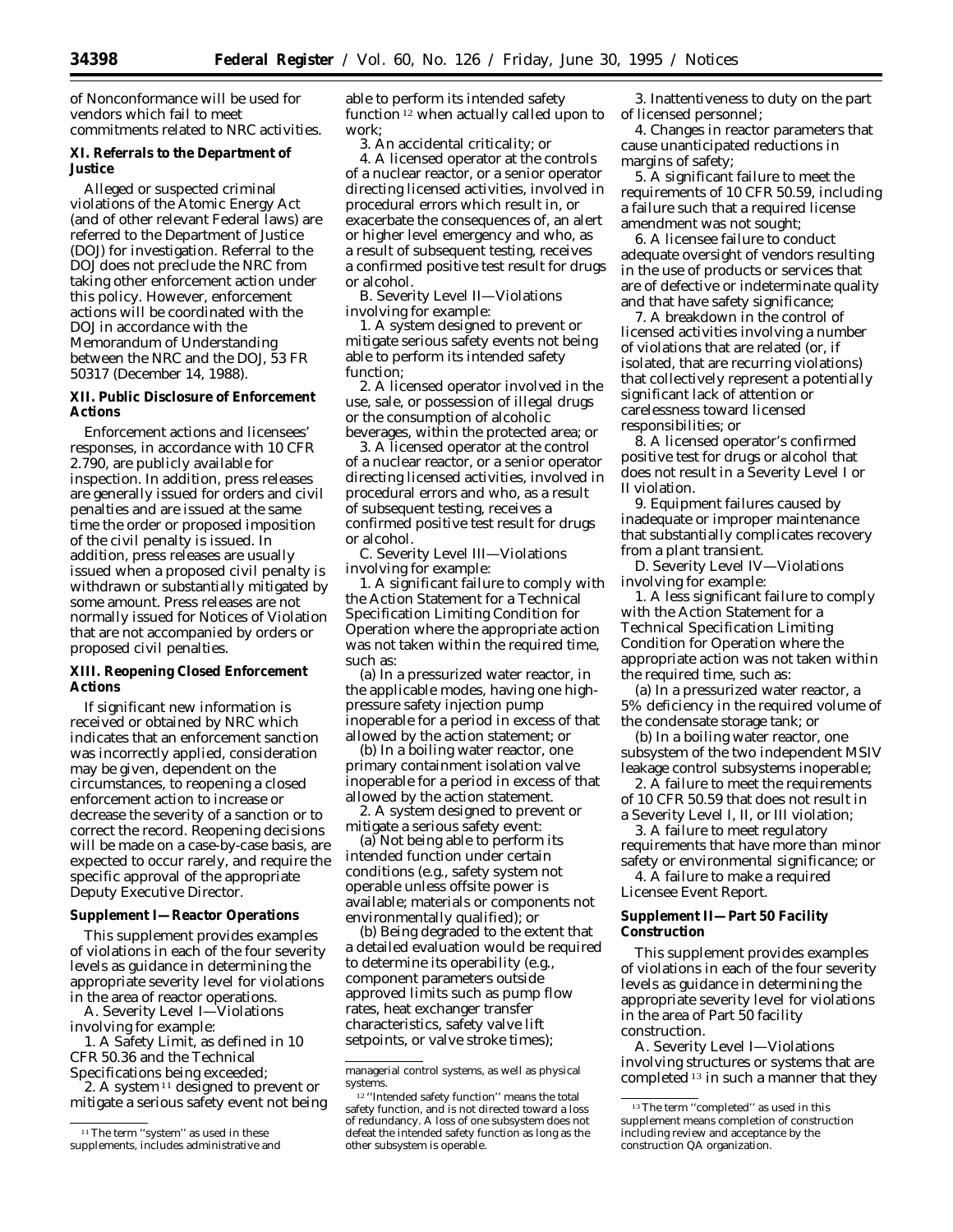would not have satisfied their intended safety related purpose.

B. Severity Level II—Violations involving for example:

1. A breakdown in the Quality Assurance (QA) program as exemplified by deficiencies in construction QA related to more than one work activity (e.g., structural, piping, electrical, foundations). These deficiencies normally involve the licensee's failure to conduct adequate audits or to take prompt corrective action on the basis of such audits and normally involve multiple examples of deficient construction or construction of unknown quality due to inadequate program implementation; or

2. A structure or system that is completed in such a manner that it could have an adverse effect on the safety of operations.

C. Severity Level III—Violations involving for example:

1. A deficiency in a licensee QA program for construction related to a single work activity (e.g., structural, piping, electrical or foundations). This significant deficiency normally involves the licensee's failure to conduct adequate audits or to take prompt corrective action on the basis of such audits, and normally involves multiple examples of deficient construction or construction of unknown quality due to inadequate program implementation;

2. A failure to confirm the design safety requirements of a structure or system as a result of inadequate preoperational test program implementation; or

3. A failure to make a required 10 CFR 50.55(e) report.

D. Severity Level IV—Violations involving failure to meet regulatory requirements including one or more Quality Assurance Criterion not amounting to Severity Level I, II, or III violations that have more than minor safety or environmental significance.

### **Supplement III—Safeguards**

This supplement provides examples of violations in each of the four severity levels as guidance in determining the appropriate severity level for violations in the area of safeguards.

A. Severity Level I—Violations involving for example:

1. An act of radiological sabotage in which the security system did not function as required and, as a result of the failure, there was a significant event, such as:

(a) A Safety Limit, as defined in 10 CFR 50.36 and the Technical Specifications, was exceeded;

(b) A system designed to prevent or mitigate a serious safety event was not able to perform its intended safety function when actually called upon to work; or

(c) An accidental criticality occurred; 2. The theft, loss, or diversion of a formula quantity 14 of special nuclear material (SNM); or

3. Actual unauthorized production of a formula quantity of SNM.

B. Severity Level II—Violations involving for example:

1. The entry of an unauthorized individual 15 who represents a threat into a vital area 16 from outside the protected area;

2. The theft, loss or diversion of SNM of moderate strategic significance 17 in which the security system did not function as required; or

3. Actual unauthorized production of SNM.

C. Severity Level III—Violations involving for example:

1. A failure or inability to control access through established systems or procedures, such that an unauthorized individual (i.e., not authorized unescorted access to protected area) could easily gain undetected access 18 into a vital area from outside the protected area;

2. A failure to conduct any search at the access control point or conducting an inadequate search that resulted in the introduction to the protected area of firearms, explosives, or incendiary devices and reasonable facsimiles thereof that could significantly assist radiological sabotage or theft of strategic SNM;

3. A failure, degradation, or other deficiency of the protected area intrusion detection or alarm assessment systems such that an unauthorized individual who represents a threat could predictably circumvent the system or defeat a specific zone with a high degree of confidence without insider knowledge, or other significant degradation of overall system capability;

4. A significant failure of the safeguards systems designed or used to prevent or detect the theft, loss, or diversion of strategic SNM;

5. A failure to protect or control classified or safeguards information

15 The term ''unauthorized individual'' as used in this supplement means someone who was not authorized for entrance into the area in question, or not authorized to enter in the manner entered.

16 The phrase ''vital area'' as used in this supplement includes vital areas and material access areas.

17 See 10 CFR 73.2 for the definition of ''special nuclear material of moderate strategic significance.''

<sup>18</sup> In determining whether access can be easily gained, factors such as predictability, identifiability, and ease of passage should be considered.

considered to be significant while the information is outside the protected area and accessible to those not authorized access to the protected area;

6. A significant failure to respond to an event either in sufficient time to provide protection to vital equipment or strategic SNM, or with an adequate response force;

7. A failure to perform an appropriate evaluation or background investigation so that information relevant to the access determination was not obtained or considered and as a result a person, who would likely not have been granted access by the licensee, if the required investigation or evaluation had been performed, was granted access; or

8. A breakdown in the security program involving a number of violations that are related (or, if isolated, that are recurring violations) that collectively reflect a potentially significant lack of attention or carelessness toward licensed responsibilities.

D. Severity Level IV—Violations involving for example:

1. A failure or inability to control access such that an unauthorized individual (i.e., authorized to protected area but not to vital area) could easily gain undetected access into a vital area from inside the protected area or into a controlled access area;

2. A failure to respond to a suspected event in either a timely manner or with an adequate response force;

3. A failure to implement 10 CFR Parts 25 and 95 with respect to the information addressed under Section 142 of the Act, and the NRC approved security plan relevant to those parts;

4. A failure to make, maintain, or provide log entries in accordance with 10 CFR 73.71 (c) and (d), where the omitted information (i) is not otherwise available in easily retrievable records, and (ii) significantly contributes to the ability of either the NRC or the licensee to identify a programmatic breakdown;

5. A failure to conduct a proper search at the access control point;

6. A failure to properly secure or protect classified or safeguards information inside the protected area which could assist an individual in an act of radiological sabotage or theft of strategic SNM where the information was not removed from the protected area;

7. A failure to control access such that an opportunity exists that could allow unauthorized and undetected access into the protected area but which was neither easily or likely to be exploitable;

8. A failure to conduct an adequate search at the exit from a material access area;

<sup>14</sup> See 10 CFR 73.2 for the definition of ''formula quantity.''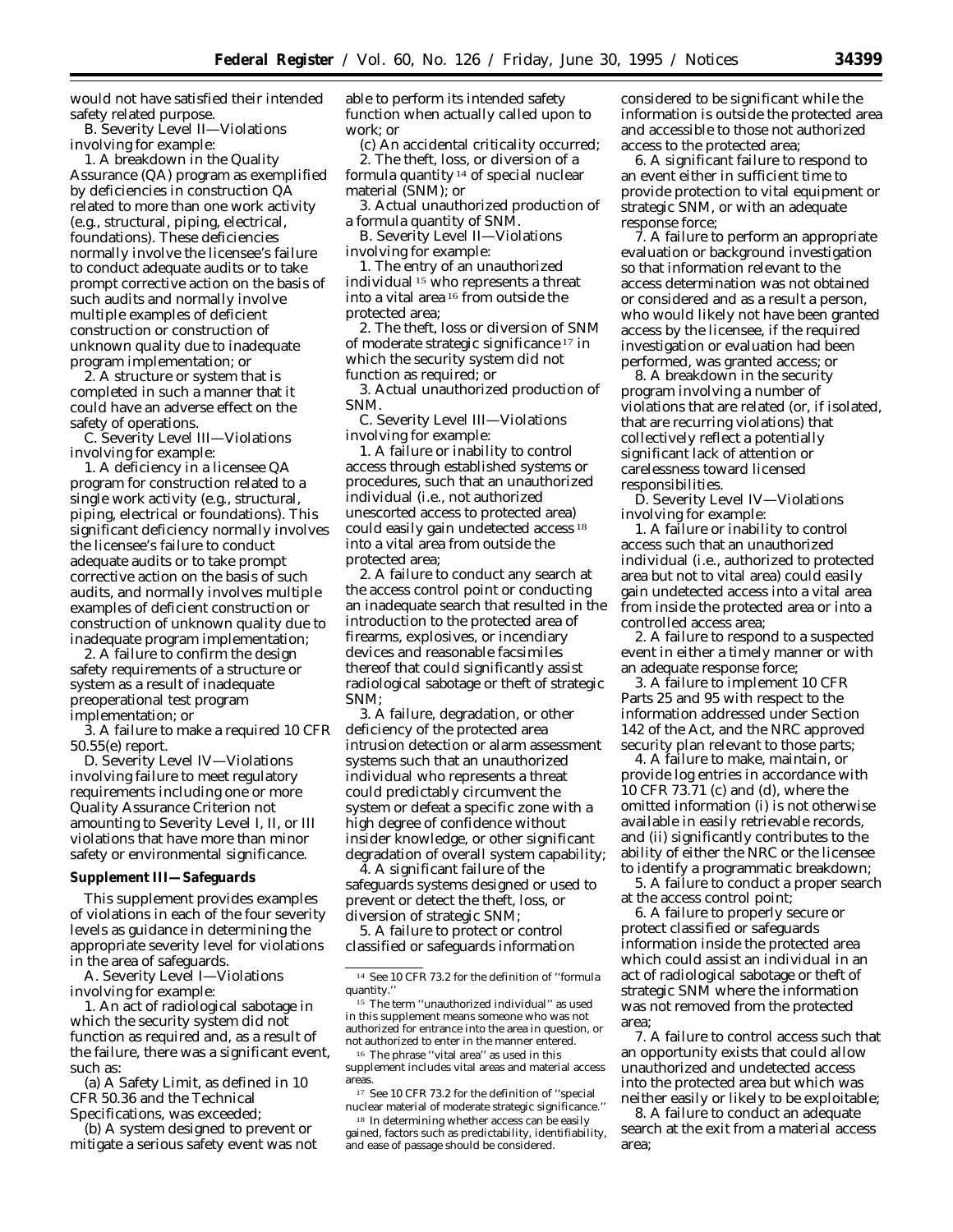9. A theft or loss of SNM of low strategic significance that was not detected within the time period specified in the security plan, other relevant document, or regulation; or

10. Other violations that have more than minor safeguards significance.

# **Supplement IV—Health Physics (10 CFR Part 20)**

This supplement provides examples of violations in each of the four severity levels as guidance in determining the appropriate severity level for violations in the area of health physics, 10 CFR Part 20.19

A. Severity Level I - Violations involving for example:

1. A radiation exposure during any year of a worker in excess of 25 rems total effective dose equivalent, 75 rems to the lens of the eye, or 250 rads to the skin of the whole body, or to the feet, ankles, hands or forearms, or to any other organ or tissue;

2. A radiation exposure over the gestation period of the embryo/fetus of a declared pregnant woman in excess of 2.5 rems total effective dose equivalent;

3. A radiation exposure during any year of a minor in excess of 2.5 rems total effective dose equivalent, 7.5 rems to the lens of the eye, or 25 rems to the skin of the whole body, or to the feet, ankles, hands or forearms, or to any other organ or tissue;

4. An annual exposure of a member of the public in excess of 1.0 rem total effective dose equivalent;

5. A release of radioactive material to an unrestricted area at concentrations in excess of 50 times the limits for members of the public as described in 10 CFR 20.1302(b)(2)(i); or

6. Disposal of licensed material in quantities or concentrations in excess of 10 times the limits of 10 CFR 20.2003.

B. Severity Level II—Violations involving for example:

1. A radiation exposure during any year of a worker in excess of 10 rems total effective dose equivalent, 30 rems to the lens of the eye, or 100 rems to the skin of the whole body, or to the feet, ankles, hands or forearms, or to any other organ or tissue;

2. A radiation exposure over the gestation period of the embryo/fetus of a declared pregnant woman in excess of 1.0 rem total effective dose equivalent;

3. A radiation exposure during any year of a minor in excess of 1 rem total effective dose equivalent; 3.0 rems to the lens of the eye, or 10 rems to the

skin of the whole body, or to the feet, ankles, hands or forearms, or to any other organ or tissue;

4. An annual exposure of a member of the public in excess of 0.5 rem total effective dose equivalent;

5. A release of radioactive material to an unrestricted area at concentrations in excess of 10 times the limits for members of the public as described in 10 CFR 20.1302(b)(2)(i) (except when operation up to 0.5 rem a year has been approved by the Commission under Section 20.1301(c));

6. Disposal of licensed material in quantities or concentrations in excess of five times the limits of 10 CFR 20.2003; or

7. A failure to make an immediate notification as required by 10 CFR 20.2202 (a)(1) or (a)(2).

C. Severity Level III—Violations involving for example:

1. A radiation exposure during any year of a worker in excess of 5 rems total effective dose equivalent, 15 rems to the lens of the eye, or 50 rems to the skin of the whole body or to the feet, ankles, hands or forearms, or to any other organ or tissue;

2. A radiation exposure over the gestation period of the embryo/fetus of a declared pregnant woman in excess of 0.5 rem total effective dose equivalent (except when doses are in accordance with the provisions of Section 20.1208(d));

3. A radiation exposure during any year of a minor in excess of 0.5 rem total effective dose equivalent; 1.5 rems to the lens of the eye, or 5 rems to the skin of the whole body, or to the feet, ankles, hands or forearms, or to any other organ or tissue;

4. A worker exposure above regulatory limits when such exposure reflects a programmatic (rather than an isolated) weakness in the radiation control program;

5. An annual exposure of a member of the public in excess of 0.1 rem total effective dose equivalent (except when operation up to 0.5 rem a year has been approved by the Commission under Section 20.1301(c));

6. A release of radioactive material to an unrestricted area at concentrations in excess of two times the effluent concentration limits referenced in 10 CFR  $20.1302(b)(2)(i)$  (except when operation up to 0.5 rem a year has been approved by the Commission under Section 20.1301(c));

7. A failure to make a 24-hour notification required by 10 CFR 20.2202(b) or an immediate notification required by 10 CFR 20.2201(a)(1)(i);

8. A substantial potential for exposures or releases in excess of the applicable limits in 10 CFR Part 20 Sections 20.1001–20.2401 whether or not an exposure or release occurs;

9. Disposal of licensed material not covered in Severity Levels I or II;

10. A release for unrestricted use of contaminated or radioactive material or equipment that poses a realistic potential for exposure of the public to levels or doses exceeding the annual dose limits for members of the public, or that reflects a programmatic (rather than an isolated) weakness in the radiation control program;

11. Conduct of licensee activities by a technically unqualified person;

12. A significant failure to control licensed material; or

13. A breakdown in the radiation safety program involving a number of violations that are related (or, if isolated, that are recurring) that collectively represent a potentially significant lack of attention or carelessness toward licensed responsibilities.

D. Severity Level IV—Violations involving for example:

1. Exposures in excess of the limits of 10 CFR 20.1201, 20.1207, or 20.1208 not constituting Severity Level I, II, or III violations;

2. A release of radioactive material to an unrestricted area at concentrations in excess of the limits for members of the public as referenced in 10 CFR 20.1302(b)(2)(i) (except when operation up to 0.5 rem a year has been approved by the Commission under Section  $20.1301(c)$ :

3. A radiation dose rate in an unrestricted or controlled area in excess of 0.002 rem in any 1 hour (2 millirem/ hour) or 50 millirems in a year;

4. Failure to maintain and implement radiation programs to keep radiation exposures as low as is reasonably achievable;

5. Doses to a member of the public in excess of any EPA generally applicable environmental radiation standards, such as 40 CFR Part 190;

6. A failure to make the 30-day notification required by 10 CFR 20.2201(a)(1)(ii) or 20.2203(a);

7. A failure to make a timely written report as required by 10 CFR 20.2201(b), 20.2204, or 20.2206; or

8. Any other matter that has more than a minor safety, health, or environmental significance.

# **Supplement V—Transportation**

This supplement provides examples of violations in each of the four severity levels as guidance in determining the appropriate severity level for violations

<sup>19</sup> Personnel overexposures and associated violations incurred during a life-saving or other emergency response effort will be treated on a caseby-case basis.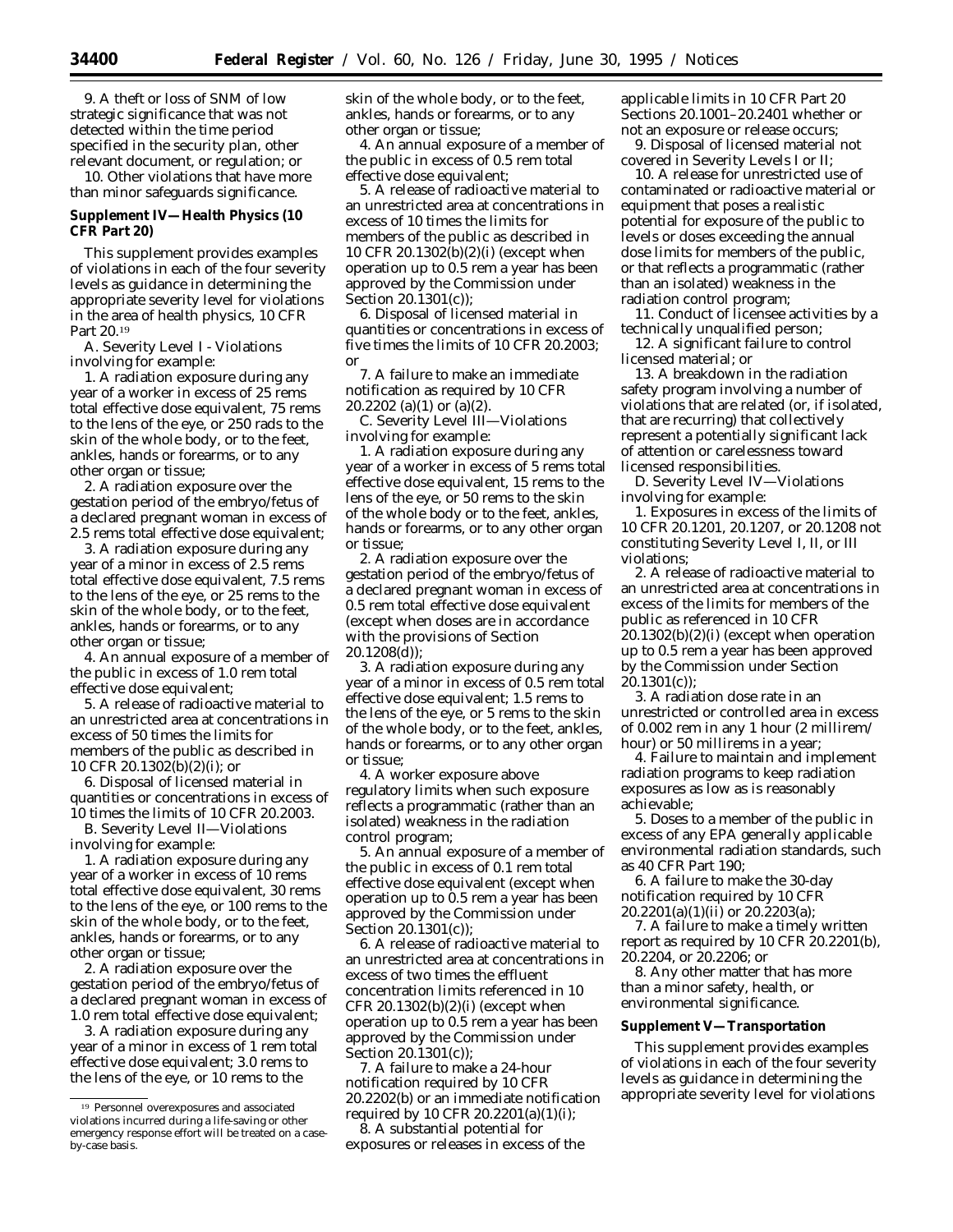in the area of NRC transportation requirements 20.

A. Severity Level I—Violations involving for example:

1. Failure to meet transportation requirements that resulted in loss of control of radioactive material with a breach in package integrity such that the material caused a radiation exposure to a member of the public and there was clear potential for the public to receive more than .1 rem to the whole body;

2. Surface contamination in excess of 50 times the NRC limit; or

3. External radiation levels in excess of 10 times the NRC limit.

B. Severity Level II—Violations involving for example:

1. Failure to meet transportation requirements that resulted in loss of control of radioactive material with a breach in package integrity such that there was a clear potential for the member of the public to receive more than .1 rem to the whole body;

2. Surface contamination in excess of 10, but not more than 50 times the NRC limit;

3. External radiation levels in excess of five, but not more than 10 times the NRC limit; or

4. A failure to make required initial notifications associated with Severity Level I or II violations.

C. Severity Level III—Violations involving for example:

1. Surface contamination in excess of five but not more than 10 times the NRC limit;

2. External radiation in excess of one but not more than five times the NRC limit;

3. Any noncompliance with labeling, placarding, shipping paper, packaging, loading, or other requirements that could reasonably result in the following:

(a) A significant failure to identify the type, quantity, or form of material;

(b) A failure of the carrier or recipient to exercise adequate controls; or

(c) A substantial potential for either personnel exposure or contamination above regulatory limits or improper transfer of material;

4. A failure to make required initial notification associated with Severity Level III violations; or

5. A breakdown in the licensee's program for the transportation of licensed material involving a number of violations that are related (or, if isolated, that are recurring violations) that

collectively reflect a potentially significant lack of attention or carelessness toward licensed responsibilities.

D. Severity Level IV—Violations involving for example:

1. A breach of package integrity without external radiation levels exceeding the NRC limit or without contamination levels exceeding five times the NRC limits;

2. Surface contamination in excess of but not more than five times the NRC limit;

3. A failure to register as an authorized user of an NRC-Certified Transport package;

4. A noncompliance with shipping papers, marking, labeling, placarding, packaging or loading not amounting to a Severity Level I, II, or III violation;

5. A failure to demonstrate that packages for special form radioactive material meets applicable regulatory requirements;

6. A failure to demonstrate that packages meet DOT Specifications for 7A Type A packages; or

7. Other violations that have more than minor safety or environmental significance.

# **Supplement VI—Fuel Cycle and Materials Operations**

This supplement provides examples of violations in each of the four severity levels as guidance in determining the appropriate severity level for violations in the area of fuel cycle and materials operations.

A. Severity Level I—Violations involving for example:

1. Radiation levels, contamination levels, or releases that exceed 10 times the limits specified in the license;

2. A system designed to prevent or mitigate a serious safety event not being operable when actually required to perform its design function;

3. A nuclear criticality accident; or

4. A failure to follow the procedures of the quality management program, required by Section 35.32, that results in a death or serious injury (e.g., substantial organ impairment) to a patient.

B. Severity Level II—Violations involving for example:

1. Radiation levels, contamination levels, or releases that exceed five times the limits specified in the license;

2. A system designed to prevent or mitigate a serious safety event being inoperable; or

3. A substantial programmatic failure in the implementation of the quality management program required by 10 CFR 35.32 that results in a misadministration.

C. Severity Level III—Violations involving for example:

1. A failure to control access to licensed materials for radiation purposes as specified by NRC requirements;

2. Possession or use of unauthorized equipment or materials in the conduct of licensee activities which degrades safety;

3. Use of radioactive material on humans where such use is not authorized;

4. Conduct of licensed activities by a technically unqualified person;

5. Radiation levels, contamination levels, or releases that exceed the limits specified in the license;

6. Substantial failure to implement the quality management program as required by Section 35.32 that does not result in a misadministration; failure to report a misadministration; or programmatic weakness in the implementation of the quality management program that results in a misadministration.

7. A breakdown in the control of licensed activities involving a number of violations that are related (or, if isolated, that are recurring violations) that collectively represent a potentially significant lack of attention or carelessness toward licensed responsibilities;

8. A failure, during radiographic operations, to have present or to use radiographic equipment, radiation survey instruments, and/or personnel monitoring devices as required by 10 CFR Part 34;

9. A failure to submit an NRC Form 241 in accordance with the requirements in Section 150.20 of 10 CFR Part 150;

10. A failure to receive required NRC approval prior to the implementation of a change in licensed activities that has radiological or programmatic significance, such as, a change in ownership; lack of an RSO or replacement of an RSO with an unqualified individual; a change in the location where licensed activities are being conducted, or where licensed material is being stored where the new facilities do not meet safety guidelines; or a change in the quantity or type of radioactive material being processed or used that has radiological significance; or

11. A significant failure to meet decommissioning requirements including a failure to notify the NRC as required by regulation or license condition, substantial failure to meet decommissioning standards, failure to conduct and/or complete decommissioning activities in

<sup>20</sup>Some transportation requirements are applied to more than one licensee involved in the same activity such as a shipper and a carrier. When a violation of such a requirement occurs, enforcement action will be directed against the responsible licensee which, under the circumstances of the case, may be one or more of the licensees involved.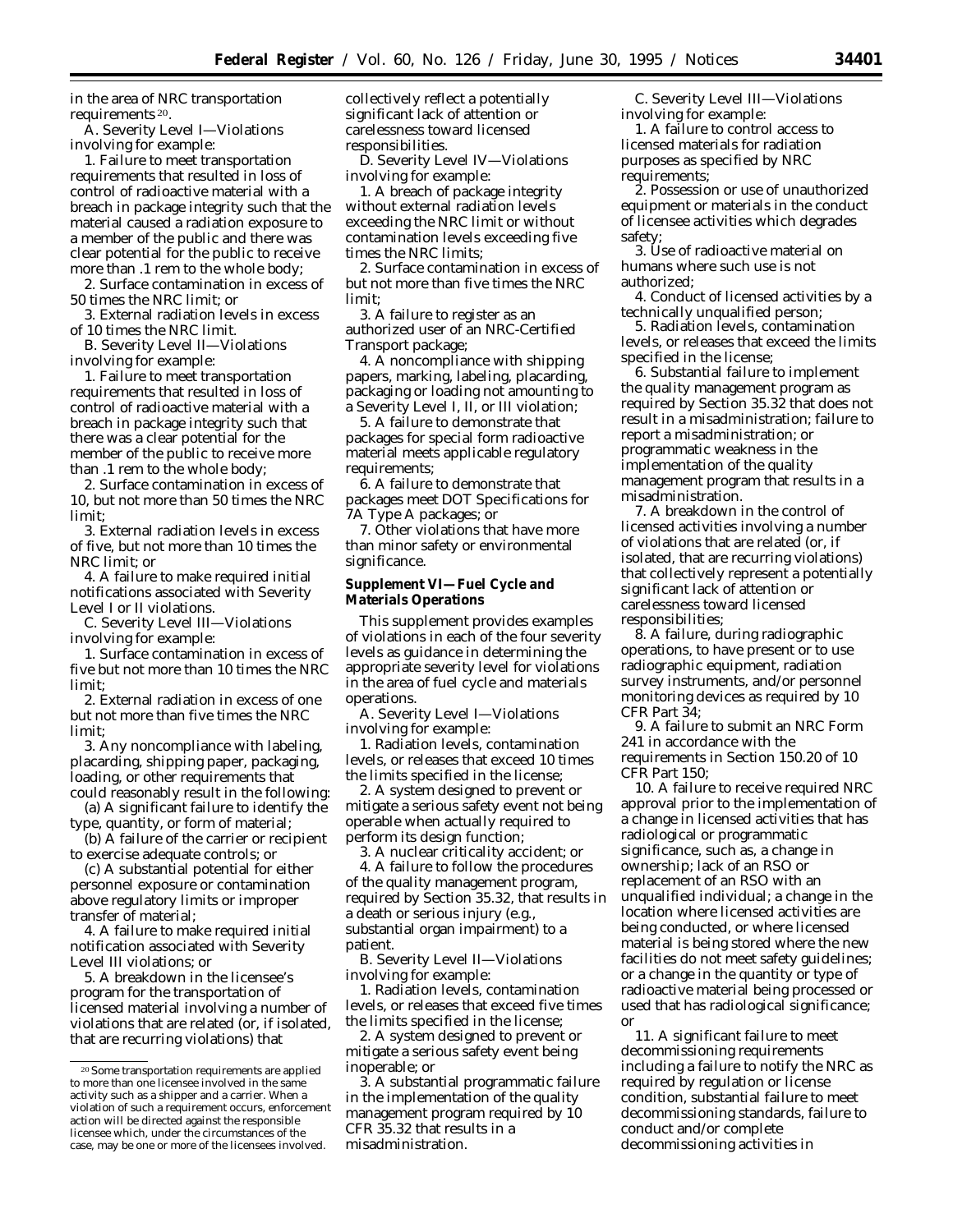accordance with regulation or license condition, or failure to meet required schedules without adequate justification.

D. Severity Level IV—Violations involving for example:

1. A failure to maintain patients hospitalized who have cobalt-60, cesium-137, or iridium-192 implants or to conduct required leakage or contamination tests, or to use properly calibrated equipment;

2. Other violations that have more than minor safety or environmental significance; or

3. Failure to follow the quality management program, including procedures, whether or not a misadministration occurs, provided the failures are isolated, do not demonstrate a programmatic weakness in the implementation of the QM program, and have limited consequences if a misadministration is involved; failure to conduct the required program review; or failure to take corrective actions as required by Section 35.32; or

4. A failure to keep the records required by Sections 35.32 or 35.33.

### **Supplement VII—Miscellaneous Matters**

This supplement provides examples of violations in each of the four severity levels as guidance in determining the appropriate severity level for violations involving miscellaneous matters.

A. Severity Level I—Violations involving for example:

1. Inaccurate or incomplete information 21 that is provided to the NRC (a) deliberately with the knowledge of a licensee official that the information is incomplete or inaccurate, or (b) if the information, had it been complete and accurate at the time provided, likely would have resulted in regulatory action such as an immediate order required by the public health and safety.

2. Incomplete or inaccurate information that the NRC requires be kept by a licensee that is (a) incomplete or inaccurate because of falsification by or with the knowledge of a licensee official, or (b) if the information, had it been complete and accurate when reviewed by the NRC, likely would have resulted in regulatory action such as an immediate order required by public health and safety considerations;

3. Information that the licensee has identified as having significant implications for public health and safety or the common defense and security (''significant information identified by a licensee'') and is deliberately withheld from the Commission;

4. Action by senior corporate management in violation of 10 CFR 50.7 or similar regulations against an employee;

5. A knowing and intentional failure to provide the notice required by 10 CFR Part 21; or

6. A failure to substantially implement the required fitness-for-duty program.22

B. Severity Level II—Violations involving for example:

1. Inaccurate or incomplete information that is provided to the NRC (a) by a licensee official because of careless disregard for the completeness or accuracy of the information, or (b) if the information, had it been complete and accurate at the time provided, likely would have resulted in regulatory action such as a show cause order or a different regulatory position;

2. Incomplete or inaccurate information that the NRC requires be kept by a licensee which is (a) incomplete or inaccurate because of careless disregard for the accuracy of the information on the part of a licensee official, or (b) if the information, had it been complete and accurate when reviewed by the NRC, likely would have resulted in regulatory action such as a show cause order or a different regulatory position;

3. ''Significant information identified by a licensee'' and not provided to the Commission because of careless disregard on the part of a licensee official;

4. An action by plant management above first-line supervision in violation of 10 CFR 50.7 or similar regulations against an employee;

5. A failure to provide the notice required by 10 CFR Part 21;

6. A failure to remove an individual from unescorted access who has been involved in the sale, use, or possession of illegal drugs within the protected area or take action for on duty misuse of alcohol, prescription drugs, or over-thecounter drugs;

7. A failure to take reasonable action when observed behavior within the protected area or credible information concerning activities within the protected area indicates possible unfitness for duty based on drug or alcohol use;

8. A deliberate failure of the licensee's Employee Assistance Program (EAP) to notify licensee's management when

EAP's staff is aware that an individual's condition may adversely affect safety related activities; or

9. The failure of licensee management to take effective action in correcting a hostile work environment.

C. Severity Level III—Violations involving for example:

1. Incomplete or inaccurate information that is provided to the NRC (a) because of inadequate actions on the part of licensee officials but not amounting to a Severity Level I or II violation, or (b) if the information, had it been complete and accurate at the time provided, likely would have resulted in a reconsideration of a regulatory position or substantial further inquiry such as an additional inspection or a formal request for information;

2. Incomplete or inaccurate information that the NRC requires be kept by a licensee that is (a) incomplete or inaccurate because of inadequate actions on the part of licensee officials but not amounting to a Severity Level I or II violation, or (b) if the information, had it been complete and accurate when reviewed by the NRC, likely would have resulted in a reconsideration of a regulatory position or substantial further inquiry such as an additional inspection or a formal request for information;

3. A failure to provide ''significant information identified by a licensee'' to the Commission and not amounting to a Severity Level I or II violation;

4. An action by first-line supervision in violation of 10 CFR 50.7 or similar regulations against an employee;

5. An inadequate review or failure to review such that, if an appropriate review had been made as required, a 10 CFR Part 21 report would have been made;

6. A failure to complete a suitable inquiry on the basis of 10 CFR Part 26, keep records concerning the denial of access, or respond to inquiries concerning denials of access so that, as a result of the failure, a person previously denied access for fitness-forduty reasons was improperly granted access;

7. A failure to take the required action for a person confirmed to have been tested positive for illegal drug use or take action for onsite alcohol use; not amounting to a Severity Level II violation;

8. A failure to assure, as required, that contractors or vendors have an effective fitness-for-duty program;

9. A breakdown in the fitness-for-duty program involving a number of violations of the basic elements of the fitness-for-duty program that collectively reflect a significant lack of attention or carelessness towards

<sup>21</sup> In applying the examples in this supplement regarding inaccurate or incomplete information and records, reference should also be made to the guidance in Section IX, ''Inaccurate and Incomplete Information,'' and to the definition of ''licensee official'' contained in Section IV.C.

<sup>22</sup>The example for violations for fitness-for-duty relate to violations of 10 CFR Part 26.